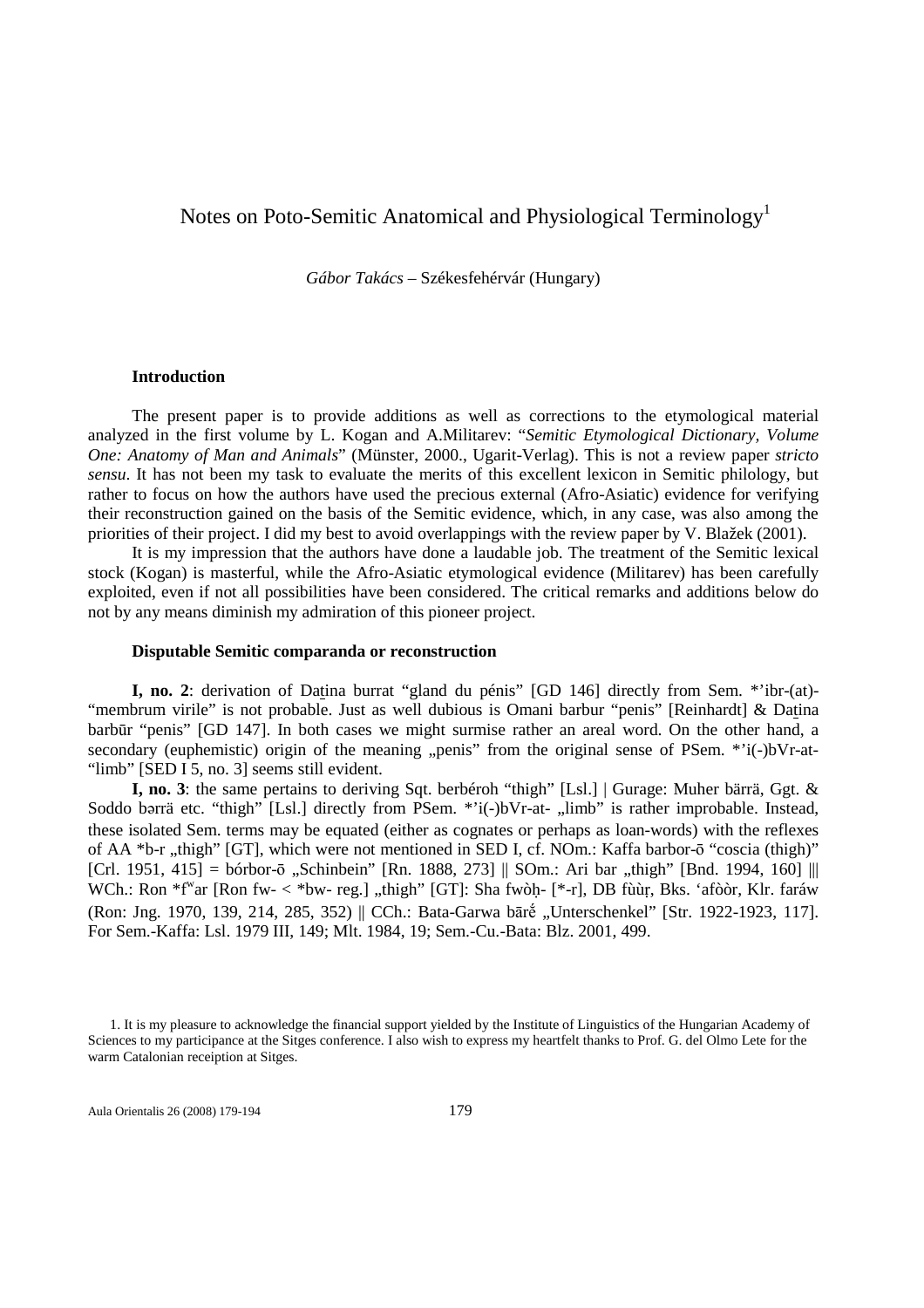**I, no. 35**: the rendering of OSA bh-t "votive phallus" and its equation with Ar. būh- has been strongly doubted by A. Sima (2000, 289) as "*weder etymologisch noch realienkundlich gerechtfertigt*", who maintains more carefully only the sense "*ein nicht näher bestimmbares Votivobjekt*".

I, no. 97: with regard to PBHbr. geses & JA gīsəsā "side, arm" [Jstr.], Syr. gessā "coxa, latus" [Brk.], and Jbl. gêŝêt "side" [Jns.], the primary sense of Sem. \*giŝŝ- should be reconstructed as "side" (and not "torso, body", which is, in fact, present solely in Mhr. g $\hat{s}$ s set "body, corpse"). This is corroborated by Eg. gs "side" (PT, FD 291; Wb V 191-4) ||| LECu.: Somali ges  $[Rn] = g\bar{e}s$  "1. side, 2. direction" [Bell 1969, 168], Somali-Isaq & -Benadir gēs "side" [Dlg.] ||| perhaps NOm.: Kaffa gaš-ō "riverbank, edge, border, riva, sponda" [Crl. 1951, 448], Mocha gáš-o "border" [Lsl. 1959, 33] (ECu.-NOm.: Dlg. 1972, 212; 1973, 291; Sasse 1982, 110), which is widely accepted<sup>2</sup>. On the other hand, Ar. ğawš- "poitrine, milieu (du corps de l'homme)" & ğūš- "poitrine" [BK] represents both in form and meaning a fully distinct etymon, cognate with WCh.  $*(n)g^w \hat{e}\hat{s}$  "breast" [GT] as pointed out by Blz. 2001, 502.

**I, no. 209**: the authors of SED are inclined to combine Sem. \*pagr- "corpse" with Ar. fğr "se livrer à la fornication, à l'adultère" [BK II 544], leaving it unmentioned that several other authors (GB 633; A. Ember 1912, 87; 1930, #7.a.7, #23.a.11, F. von Calice 1936, #34, J. Vergote 1945, 129, #1.c.13, H. Brunner 1969, 34, #128) derive the PSem. noun from Sem. \*Pgr (\*bgr ~ \*pgr) "feeble" [GT]<sup>3</sup>. Perhaps the same AA root appears in Eg. b3gj [\*brgy] "1. müde sein, 2. bildlich: tot sein, 3. matt, schlaff, lässig sein, nachlässigen, 4. matt sein infolge einer Krankheit, 5. schläfrig sein" (OK, Wb I 431, 2-10) ||| CCh.: Gisiga gírvú  $[$ met.  $\langle$  \*vigr- $\langle$  \*Pigr-?] "tired out"  $[$ Rsg. 1978, 348, #748]. Noteworthy is that Eg. b3gj also carried the connotation linked to death and corpse. This Eg.-Sem. etymology has been maintained by several authors<sup>4</sup>.

**I, no. 210**: ad Sem. \*pah(a)l- "1. thigh, 2. penis" > MSA \*fah-l ., penis" [GT] cf. ECh.: PDangla-Migama \*pēle "penis" [GT]: WDangla péélè "verge, pénis" [Fédry 1971, 59] = péélé (sic) [Mkr.], EDangla pèèlè "verge, pénis" [Dbr.-Mnt. 1973, 241], Korlongo (Karbo) péélé "verge, pénis" [Bouzy].

**I, no. 211**: Sem. \*pah(i)d- "hip, thigh": Hbr. pahad, Mehri-Qishn fhād, Sqt. fáhid are treated in SED as Aramaism vs. Arabisms, resp. Note that SED considers the -d of Mhr.  $\sigma$ fhad [Jns.] as a misprint, although W. Leslau (1945, 234) equally recorded Mhr. fahed with -d (not quoted in SED). Besides, Leslau (ibid.) has Sqt. fahid (not with -h- as in Lsl. 1938, which SED considered as an argument for seeing in it an Arabism). Moreover, the Sem. word has been generally<sup>5</sup> identified with Eg. hpd "Hinterteil" (PT, Wb III 270-1) = "buttocks" (FD 190) with metathesis, to which we can now add HECu. \*gubeda [\*g- < AA  $*q-$ ?] "thigh" [Hds. 1989, 152]. The rare (and probably irregular) correspondence of Sem.  $*d = Eg$ . d is attested, cf. Sem. \*'udn- = Eg. (\*)jdn, Sem. \*dbh = Eg. dbh. These data speak in favour of a PSem. variant with \*-d.

**I, vb. no. 41**: Sem. \*mny "1. to have sexual desire, 2. discharge sperm, exude vaginal secretion" is hardly the right etymon of the Tigre männa "to create", ta-männa "to be created" [LH], which is not necessarily to be identified with Tigre tə-männa "to wish" [LH]. Similarly unconvincing is W. Leslau's (1958, 31) attempt to combine it with Hbr. mny "to divide in parts, count". The Tigre root is apparently

2. Lit.: Rn. 1902, 180 (contra Müller 1903, 76, fn. 2); Ember 1913, 115, #45; 1930, #18.a.40, #23.a.1; Dlg. 1972, 212; 1973, 291; Hodge 1984, 416; Behrens 1987, 243, #11; HSED #862.

4. Ember 1912, 87; 1930, #7.a.7, #23.a.11; Clc. 1936, #34; Vrg. 1945, 129, #1.c.13; Takács 1999, 24.

5. Lit.: Ember 1917, 21; Albright 1918, 90; GÄSW #75; Hintze 1951, 83; IS 1966, 24, 26; 1976, #341; Dlg. 1966, 65; 1.967, 304, #10; 1973, 240; HCVA I #23; HSED #1931.

<sup>3.</sup> See Hbr. pgr piel "schlaff, müde sein" [GB] = "(min) etwas aus Erschöpfung nicht können" [Rsl.], Aram. bgr "to be weak" [Ember] = "devenir débile" [DRS] = bāgrā ~ bagīrā "meagre, feeble" [DRS], JAram. pgr "1. untätig sein, 2. zerstören" [GB], Syr. pgr "kraftlos, hinfällig sein" [Nöldeke], NSyr. bagir "to be(come) meagre", bagīrā "maigre, mince" [DRS] (Sem.: GB 633; DRS 43).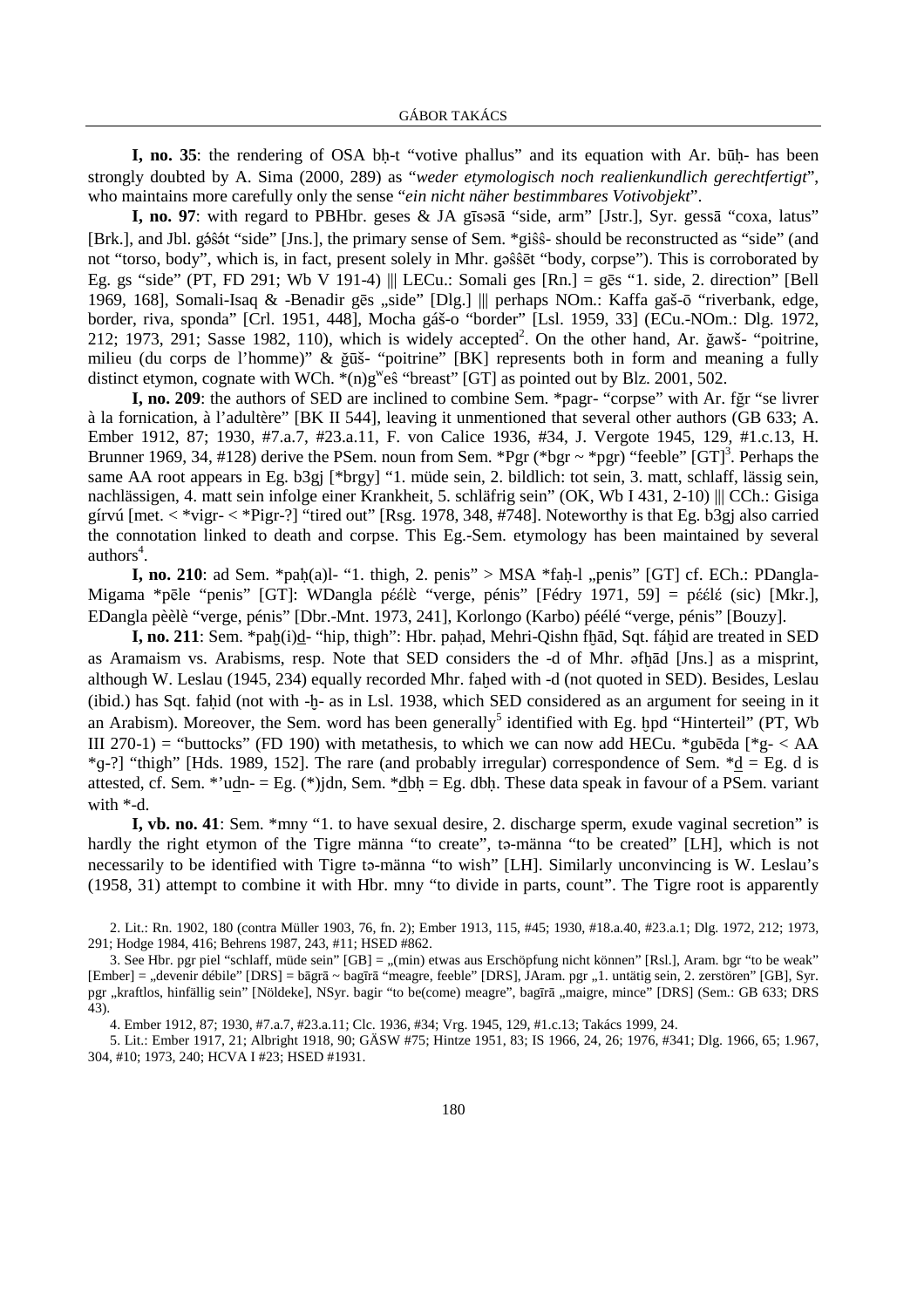isolated within Sem., but well-known in other AA branches, cf. AA  $*$ m-n "to create, build" [GT]<sup>6</sup> > Eg. jmn "bilden, schaffen" (PT, XVIII., 2x, Wb I 83, 4) = "to create" (FD 21) ||| Bed. mine "(er)schaffen" [Rn. 1895, 170-1] || ECu.: Kambatta min- "to build" [Hds. 1989, 33], Sidamo min- "costruire (una capanna)" [Crl. 1938 II, 214] = min- "costruire" [Mrn. 1940, 230] = min-  $\sim$  mi'n- "to build (a house)" [Hds. 1989, 386] ||| WCh.: Tsagu mun- [unless m-  $\lt^*$ -w-, -u-  $\lt^*$ -i- influenced by m-?] "to build" [Skn. 1977, 14] || CCh.: Bura-Margi \*mra [reg. < \*\*mna] "to make" [GT, cf. Hfm. 1987, 471, #20] | Zime-Mesme mìn (pf.)  $\mu$ to mould (pots)" [Jng. 1978, 17].

## **Additional AA cognates**

**I, no. 4**: Sem. \*'udn- "ear" has long and commonly been identified with \*jdn preserved by the phon. value of the hrgl. depicting an ear  $(OK, Wb I 154)^7$ . Moreover, according to M. Gilula (1975, 251), Eg. jdn "ear" occurs in CT VII 30k: (jnk) ... sdm hrw mj jdn ggwj "I am he who hears a sound (or voice) like an attentive ear".

**I, no. 6**: SED has no AA matches for Sem. \*'amm-at- "elbow, forearm", but cf. WCh.: Bade 'ám-ên (fem.!) "Arm, Hand" [Lks. 1968, 222], Ngizim ám-âi "arm, hand" [Schuh 1981, 9].

**I, no. 8**: SED has no external cognates for Sem. \*'anp- "nose", which is understandable, since I can also confirm the lack of comparable terms for this body part in AA, unless NBrb.: Izdeg nefnef "nasiller" [Mrc. 1937, 174]. Nevertheless, we should point out the *communis opinio* maintained by several linguists<sup>8</sup> on its derivation from the biconsonantal Common AA verbal root \*n-f "to breathe" [GT], cf. esp. HECu. \*imf- "to blow the nose" [GT] (HECu.: Hds. 1989, 29), perhaps influenced by ES: Amh. anf alä, annäfä "to blow the nose" [Lsl. 1945, 144; 1982, 6].

**I, no. 17**: For Sem. \*<sup>c</sup>ap-(<sup>c</sup>ap)- "pupil of the eye" cp. perhaps Common Om. \*āf/\*āp "eye" [Flm. 1974,  $88$ ] = \*ap "eye" [Bnd. 1988, 145]. The Ug.-Om. etymology was mentioned already by H.C. Fleming (l.c.). Deverbal? Cf. HECu. \*af- [Hds. 1989, 69]  $>$  Sidamo af- "to see" [Flm.] = "to find, know" [Hds.]? For the Om.-Sem.-HECu. equation cf. also Blz. 2001, 499-500.

**I, no. 20**: no cognates for Sem. \* <sup>c</sup>a/irk- "tendon, muscle, nerve" in SED. Noteworthy is LEg. <sup>c</sup>rq "Gelenk des Füße (?)" (LP, Wb I 211, 19). Moreover, SED (pace Leslau 1945, 233 not cited therein) correctly combines the Sem. term with Aram.  ${}^{*c}$ rq "to tie" > JA  ${}^{c}$ arqā "strap, band" [Jastrow], Syr.  ${}^{c}$ arqatā "fascia, vinculum, frenum" [Brk.], Mnd. arqa "thong, tie" [DM], which perfectly corresponds to Eg. 'rq "umbinden" (XVIII., Wb I 211), cf. also 'rq.w "Striemen (d.h. Spuren von Schlängen)" (Med., Wb I 212, 1). Besides, the NWSem.-Eg. match was discovered already by F. von Calice (1901, 146).

**I, no. 30**: for Sem. \*bV<sup>c</sup>(bV<sup>c</sup>)-at- ~ \*"V-bV<sup>c</sup>bV<sup>c</sup>-(at)-, blister, boil" SED compares also ES: Chaha ambe "malignant neck tumor" [Lsl. 1979 III, 42], for which, in turn, cp. CCh.: Mofu-Gudur -mb- "1. gonfler, 2. entasser, 3. se rassasier" [Brt. 1988, 196; 1978, 139]. Cf. also Eg. p°p°j.t "krankhafte Erscheinung an einer Geschwulst im Hals" (Med., Wb I 504, 9) with an irregular p-?

**I, no. 83**: ad Sem. \*gan(a)n- "viscera" cp. perhaps Eg. gnn "als Teil geschlachteter Tiere (neben Eingweide: ob das Fett zwischen ihnen?)" (NK, Wb V 176, 8) = "suet (?)" (FD 290) = "(used in

<sup>6.</sup> A root variant (with met.) also exists, cf. AA  $*_{n-m}$ , to build" [GT]: Ar. nmw: namā , 4. produire, créer" [BK II 1350]  $||$ WCh.: Ngizim némú "to construct using mud and/or mud bricks" [Schuh 1981, 119].

<sup>7.</sup> Lit.: Holma 1911, X; Ember 1911, 92; 1930, #4.a.2; Alb. 1927, 208, fn. 8; Vrg. 1945, 132, #2.b.9; Chn. 1947, #16; Vcl. 1953, 43; 1958, 391; 1985, 172, #1; 1990, 45; Dlg. 1973, 187-188, 301; Müller 1975, 64, #5; Djk. 1981, 27, fn. 9; 1984, 7; Djk. et al. 1986, 42; Hodge 1977, 933; 1983, 36; 1990, 647, #23.c; Mlt.-Stl. 1990, 66; OS 1992, 170; 1992, 185; HSED #126; Blz. 2001, 499.

<sup>8.</sup> See Möller 1911, 176; Hodge 1976, 12, #39, cf. p. 19, n. 39; Conti 1978, 96; SISAJa I; MM 1983, 217; Djk. etc. 1986 MS, 65; Ehret 1995, 316, #611; Vernus 2000, 179, fn. 81 (after Prasse 1991, 272); Stl. 2005, 113, #398.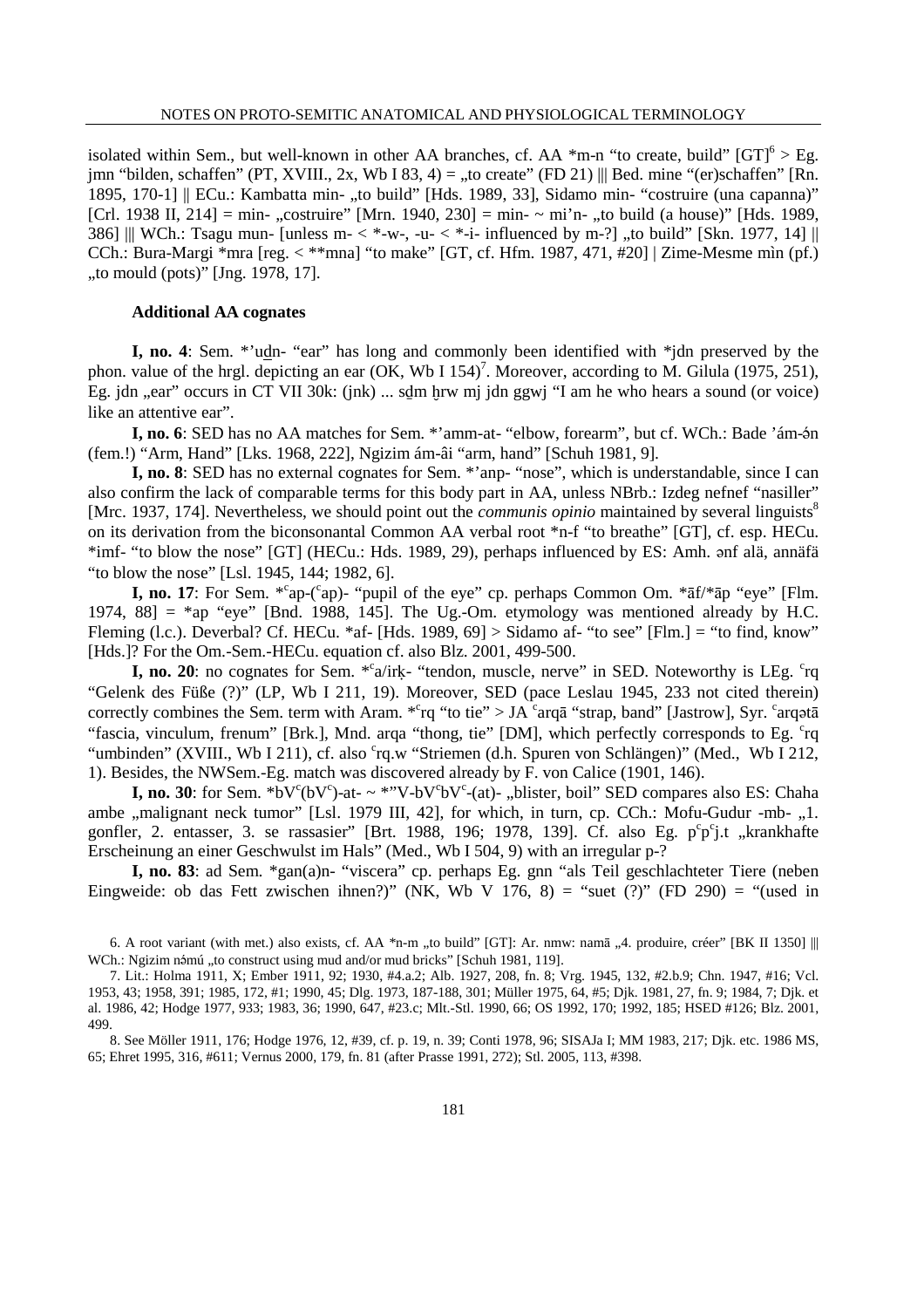connection with the intestines) perhaps the fat between and around them" (Ward) = "\*Nierenfett (von geschlachteten Tieren), Schmalz" (GHWb 902). The Ug.-Eg. comparison was noted first by W.A. Ward (1961, 33, #5 & fn. 20), who rendered Akk. gannu "part of the body of an animal" [CAD g 41] = "ein innerer Körperteil des Schafes" [AHW 280] as "the fat and meaty portions attached to the ribs".

**I, no. 98**: Sem. \*gu/itt- "body" has long been convincingly equated by W. F. Albright, W. Vycichl and others<sup>9</sup> with Eg. <u>ds</u> [reg.  $\lt^*$ gč] "person, -self" (PT, Wb V 607-8).

**I, no. 103**: ad Sem. \*γib(b)- "dung, faeces" cp. WCh.: Bade 'áab-àn "Exkremente" [Lks. 1968, 222] and perhaps Eg.  $\text{b.w}$  "Ausdruck für Schmutz" (CT, Wb I 174, 19) = "impurity" (PT, BD, FD 40). For this etymology see already Blz. 1994 MS Bed., 3; HSED #1116.

**I, no. 105**: Sem. \*γap(a)r- "(stiff) hair" may be cognate with Eg.  $f^c$  ~  $f^c$ j (hair det.) [prob. \* $f^c$ 3 < \* $c$ fr via met.?] "lock of hair" (late NK, Pap. Turin 1983, vo. I 47-48, Černý 1958, 210, #6) ||| ECu.: Dullay: Gollango ufur-kó "Körperhaar" [AMS 1980, 246].

**I, no. 122**: Sem. \*hVmt- "(lower) belly, uterus, womb" > Geez hams/ŝ "uterus, womb" [Lsl.] was combined by Leslau (1962, 46, #11) with Eg. hms "Phallus" (PT 632b,  $\ddot{A}Wb$  I 837) = "Bez. für den Phallus" (Wb III 99, 8). For the semantic shift cf. Sem. \*hann-(at)- "(feminine) genital organ, uterus"  $|SED| > Syr$ . hannā "penis, cunnus, vagina" [Brk.] ~ Eg. hnn "Phallus" (PT, Wb III 115).

**I, no. 124**: SED gives no AA parallels for Sem. \*hanak-/\*hink- "palate", but there are: Eg. hngg "Kehle, Schlund" (XVIII. Mag., Wb III 121, 10) = "fauces, palatum" (Rn.) = "palate (of the mouth)" (Lacau supported by Ward) ||| Brb. \*a-Hn $\gamma$  "palate" [GT] = \*H-n- $\gamma$  [Dlg.] ||| Agaw: e.g. Kemant angi "palais de la bouche" [CR 1912, 166] etc. ||| LECu.: Saho nakak "palate" [Vergari 2003, 140]. Does the latter form represent the primary biradical root withouth the prefix \*h- of anatomical terms? The Eg.-Sem. match was first proposed by L. Reinisch (1887, 332) and independently also by A. Ember (1926, 307, #14), maintained by P. Lacau (1970, #146-151) and W. A. Ward (1972, 19).

**I, no. 159**: ad Sem. \*kadkad-/\*kudkud- "skull, head" (no AA cognates in SED) cp. probably Ch. \*k-d > \*k-d (?) "head" [GT]: CCh.: Matakam géd [Brt., via met. of glottalization < \*ked?]  $\parallel$  ECh.: (?) Jegu kààtà [Jng.], Birgit káḍyà [Jng.], Mubi kàč [Jng., via \*kat<sup>y</sup>?].

**I, no. 165**: as is long known<sup>10</sup>, Sem. \*kVrb- "inner part" has a perfect match in Eg. q3b [\*qrb] "intestine  $\rightarrow$  interior, middle" (Med., Wb V 9, 17-19).

**I, no. 183**: for Sem. \*mV(')n-(at)- "tendon, sinew, muscle" cp. perhaps NOm.: Haruro mānān-o "varietà di liana" [CR 1937, 654] ||| ECh.: EDangla māyīnē "ficelle autour des riens pour tenir le cache des filles" [Dbr.-Mnt. 1973, 200].

**I, no. 187**: Sem. \*muhh-, midollo, cervello" [Frz. 1964, 267, #2.37] = "brain" [SED] may be cognate with Eg. jm3h  $\leq$  \*i-m'h], marrow" (EG 1927, 456, F39) = "Stück der Wirbelsäule mit dem hervorquellenden Rückenmark" (Wb I 81, 11) = "spinal cord, spinal marrow" (CT, FD 20)  $|||$  (?) Bed. míkw'ål ~ mík'ål (f) [LS 1997, 459: suffix -al] "Mark, Knochenmark" [Rn. 1895, 167] ||| CCh.: perhaps Mandara mékhyèkhè "brain" [Kraft 1981, #37]. See also HSED #1800 (Sem.-Mandara). The AA word for head" (originally \*"brain" as in Sem.?) may also belong here, cf. AA \*muO- [GT]: ECu.: Burii mug-a. "3. head" [Hds. 1989, 214] || SCu.: Ma'a muhu [-h- < \*-h-] ~ muá, pl. mia "Kopf" [Mnh. 1906, 314] |||

<sup>9.</sup> See Alb. 1919, 180, #14; 1927, 202; Chn. 1947, #201; Vcl. 1953, 41-44; 1953, 377; 1958, 385; 1959, 28; MM 1983, 217; Snk. 1993, 142.

<sup>10.</sup> Lit.: Holma 1911, X; Ember 1911, 88; 1918, 31; 1930, #20.a.2; Alb. 1918, 90; 1919, 176; Clc. 1936, #324; Vrg. 1945, 129; Chn. 1947, #238; Vcl. 1958, 371; 1990, 39; Djk. 1970, 472, fn. 87; Ward 1972, 20-21, ##193-195; MM 1983, 172; Lpr. 1994, 120.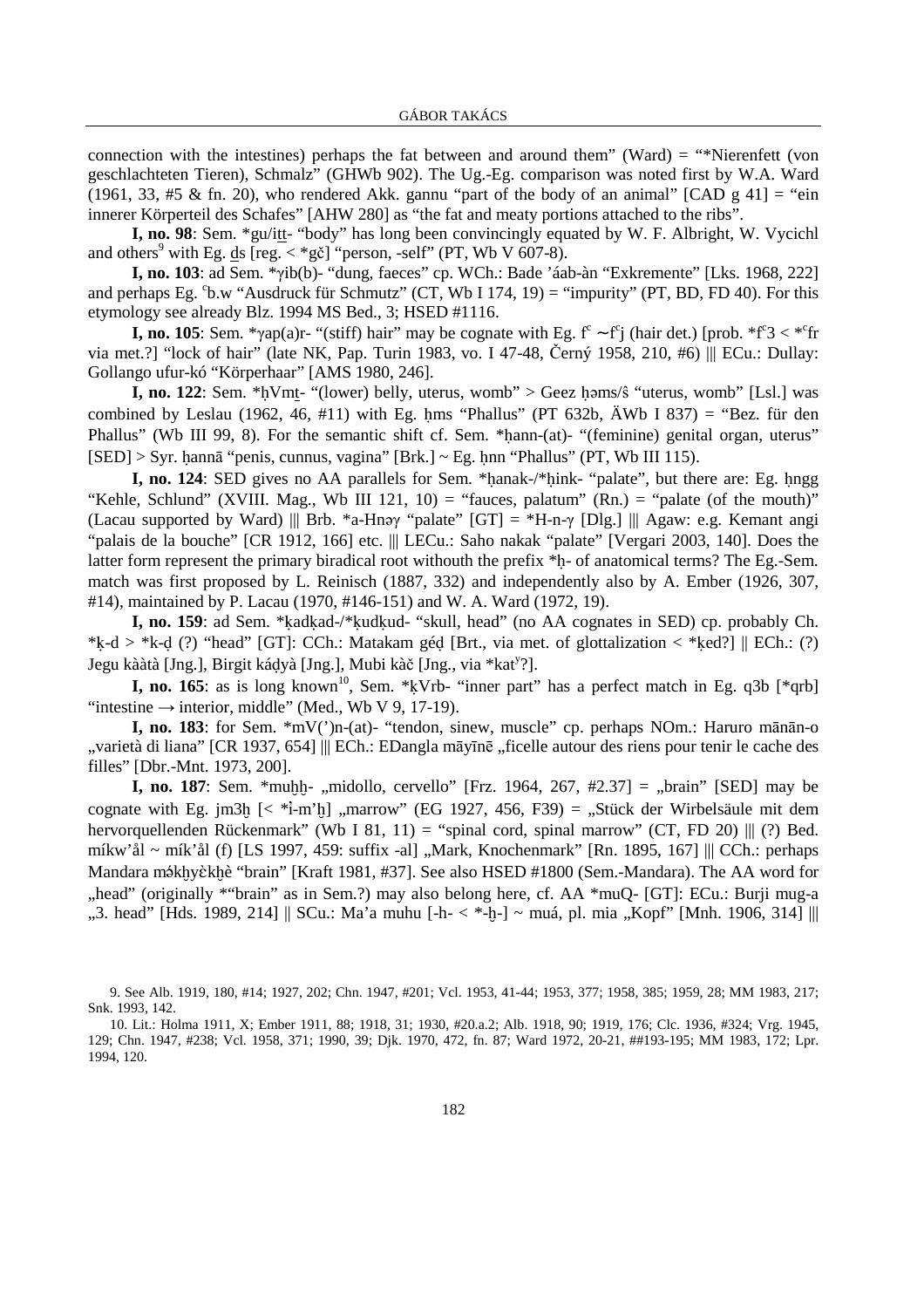CCh.: Musgu mok  $[Overweg] = mag$  (mage)  $[Rohlfs]$  "Kopf"  $[Lks. 1941, 68]$ , Pus mok "tête"  $[Trn. 1991, 1991]$ 106], Muskum măk "tête" [Trn. 1977, 29]. For ECu.-CCh.: Blz. 2000, 182, #4.

**I, no. 193**: Sem. \*naya<sup>c</sup>-(at)- "breast" (MSA "udder") is related to Bed. nāy < ne'āy "melken" [Rn. 1895, 179, 187] = nāi(y) "to milk" [Rpr. 1928, 226] = naiy "to milk" [Hudson 1996, 101] ||| WCh.: SBch. \*nyī "breast" [GT, cf. Smz. 1978, 22, #8] | Ngz. ányì "breast" [Schuh] || ECh.: Somrai náē "Euter", nae "Milch" [Lks. 1937, 80] = niī "Milch" [AF] = nai "lait" [Jng. 1993 MS, 47]. For Sem.-Somrai see Müller 1975, 68, #53; Bed.-Ch.: Skn. 1996, 209-210; Ch.-Sem.: Stl. 2005, 106, #365.

**I, no. 197**: Sem. \*nah- "mucus" (no AA cognates in SED) is cognate with Eg. nh "Speichel" (PT, Wb II 318, 14-15) ||| CCh.: Tera naḥa "saliva" [Nwm.] | Mandara nẹhẹ [Mch.] etc. (Ch.: JI 1994 II 279). From AA \*n- $\frac{1}{2}$  [GT]. For Jbl. n $\frac{1}{2}$  mehegm" [Jns. 1981, 199] note also Mhr. na $\frac{1}{2}$ yōk "phlegm" [Jns. 1987, 308], whose  $*$ -k is not yet explained. Note that a var. root (with an original  $*$ -k) has apparently been retained in WCh.: NBch. \*nak- "saliva" [GT]: Wrj. nàníki-na ~ nánàkí, Kry. nánakí, Miya nínàkí, Siri nɪkí, Mburku nànə̀kə etc. (NBch.: Skn. in JI 1994 II 278)  $\lt$  AA \*n-k "saliva" [GT].

**I, no. 201**: Sem. \*našy- ~ \*'a-nšVy- "sciatic tendon/nerve" (cf. esp. the derived Tgr. näs'a "to cut off the hind legs" [LH] with a developed meaning) has a good external match (with loss has of the sense "tendon/nerve") in Eg. jns.t [j- < \*'-] "unterer Teil des Beines (Unterschenkel samt Fuß?) des Menschen, der Vierfüßler, der Vögel" (OK, Wb I 99, 18-20) = "Wade" (Ebbell 1929, 118) = "calf of leg, shank (of man, animal)" (FD 24) ||| NBrb.: Tuat & Gurara ti-nsi-t "mollet" [Bst. 1887, 420] ||| CCh.: Makeri ensa, Afade znsi "jambe" (Ktk.: Lbf. 1942, 167) | Sukur na:s "leg" [Meek] = nás [IL in JI 1994 II, 221], Sakun nás "pied" [Brt. n.d. MS,  $1, \text{\#}13$ ] < AA \*n-s ~ \*'-n-s "(part of) leg" [GT].

**I, no. 207**: Sem. \*pa<sup>c</sup>m- .,gamba" [Frz.] = \*pa<sup>c</sup>m- ~ \*pa<sup>c</sup>n- .,leg" [SED] has plausible cognates in HECu. \*fān-a  $[$ \*-ā-  $\langle$  \*-ā<sup>c</sup>-?], track of animal" [Hds. 1989, 409] || SCu. \*p̄a<sup>c</sup>am-, sole of foot" [Ehr.] = \*pa[<sup>c</sup>]am- (?) [GT]: Qwd. pa'am-uko "1. foot, 2. sole" [Ehr. 1980, 2] | Ma'a lu-bamé "sole of foot" [Ehr.:  $\bar{b}$  < \*p-] (SCu.: Ehr. 1980, 147) < AA \*p-°-m ~ \*p-°-n (act. \*pa°am/n-) "(sole of) foot, trace" [GT]. The Sem.-Qwadza etymology was first suggested by V. É. Orel & O. V. Stolbova (in HSED #828).

**I, no. 213**: ad Sem. \*pVk- "neck" cp. AA \*b-k "neck"  $|GT|$  > LECu.: Oromo boqq- $\bar{u}$ ,  $\bar{u}$ . neck, 2. back of neck, 3. stubborn" [Gragg 1982, 59] ||| WCh.: Fyer bàgyì, pl. bagìgyí "neck (Hals, Nacken)" [Jng. 1968, 7, #50; 1970, 84, cf. JI 1994 II, 252].

**I, no. 217**: I do not agree with Blz. 2001, 504 who adds Eg. wpr.t "Seitenlocke des Kindes" (GR, Wb I 305) to Sem. \*par- "skin, shell, husk" (SED gives no external etymology), which has semantically much more convincing cognates in NBrb.: Qabyle ti-firi "1. dartre, durillon" [Dlt. 1982, 218] || EBrb.: Ghadames ti-fra "écorce" [Lst. 1931, 228] ||| ECh.: EDangla péré "décortiquer, écosser, écorcer, enlever le peau, épeller" [Dbr.-Mnt. 1973, 242], Korlongo pééré "id." [Bouzy], Migama piṛ- "to skin" [Wolff 1977, 175].

**I, no. 230**: Sem. \*rāḥ-at- "palm of hand"  $[SED] =$  "innere Handfläche"  $[GT]$  is cognate with Eg. jú.tj ∼ 3ú.tj [< \*rḥ--tj] (dual) "die Innenflächen der Oberschenkel der Mutter, zwischen denen das Kind zur Welt kommt"  $\rightarrow$  "die Schenkel" (OK, Wb I 120, 16-17) = "Innenseiten der Obenschenkel" (GHWb 96), which externally corroborates the basic sense "innere Handfläche", for which cf. esp. Akk. rittu [< \*rih-tu] "Handfläche, Hand, Tatze" [Holma] || Ug. rh-t "innere Handfläche" [WUS] || Ar. rāh-at- "Handfläche", rahrāh-at- "Inneres der Handfläche" [WUS]. This special signification has then developed into the more general "hand" in WCh.: PRon \*ra ∼ \*ri "arm, hand" [GT]: Bokkos râ, Daffo-Butura rá, Kulere ri-yáw, Fyer-Tambas yá [y- < \*r-?] (Ron: Jng. 1970, 386) || CCh.: Sukur (hut) ri "hand" [IL] = ıri "arm" [Mch.], Sakun ri "hand" [Brt. MS n.d., 1, #11] | Matakam rây "hand" [Schubert] (Ch.: JI 1994 II, 178-179). For Ron-Sem. v. HSED #2091; Mlt. in Sts. etc. 1995, 15. For the semantic change in PEg. \*rh.tj "die Innerflächen der Oberschenkel" < \*"Handfläche" cf. Dullay: Gollango táfo "Oberschenkel" [AMS 1980,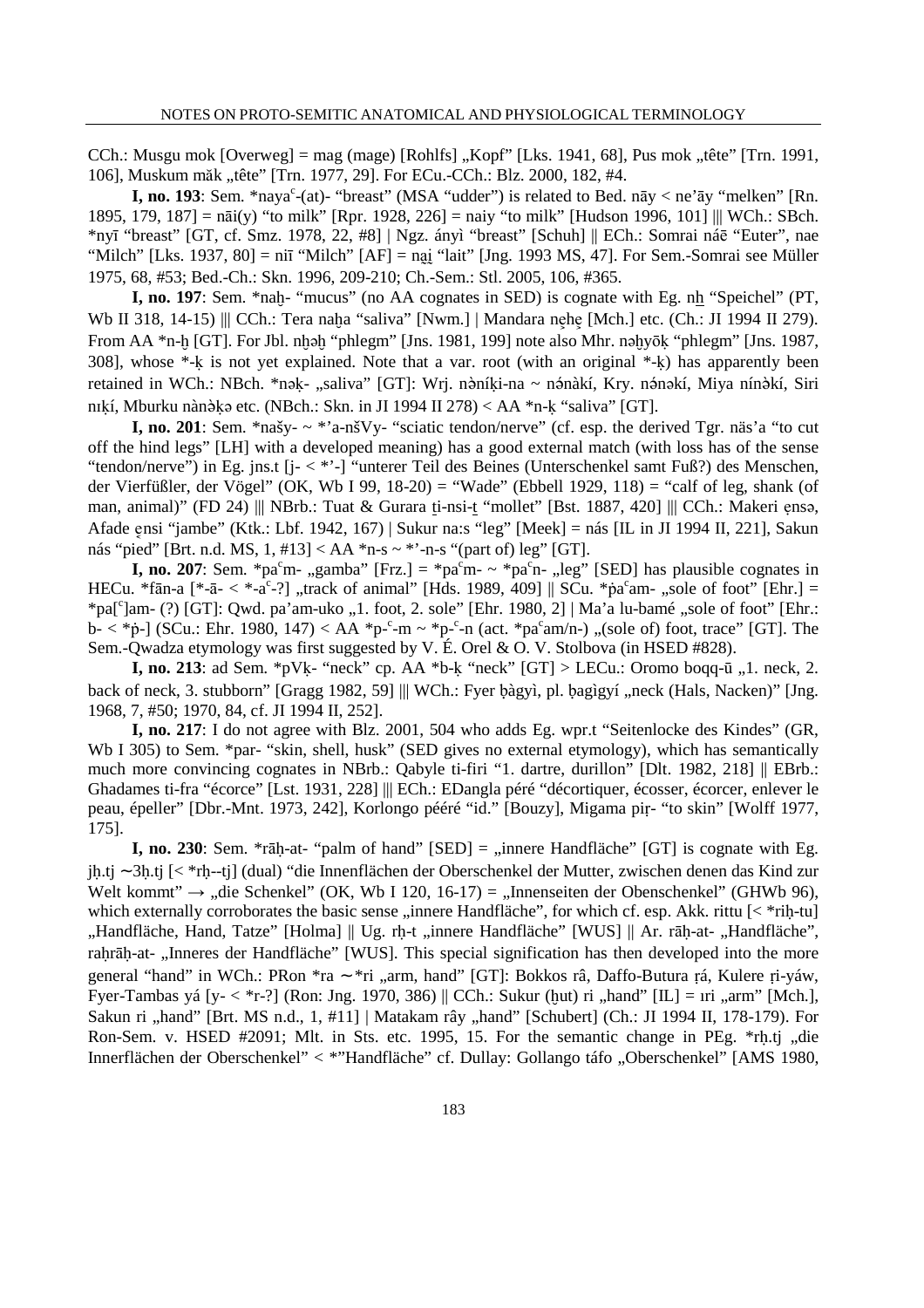260] || PCh. \*tafa "(palm of) hand, leaf"  $\rightarrow$  "5" [Stl. 1996, 33] > e.g. WCh. \*tafa "palm of hand" [Stl. 1987, 162, #159].

**I, no. 231**: ad Sem. \*rah(i)m- ∼ \*rihm- "womb" (extended by the infix \*-h- of anatomical terms) cp. ECu. \*rim- "uterus" [Sasse 1982, 160] as suggested already by A.B. Dolgopolsky (1994, 10, #9).

**I, no. 234**: Sem. \*rayr- "saliva" (no external parallels in SED) is presumably cognate with Eg. rj.t  $\leq$  \*r(y)r-t?] "Eiter o.ä. als Inhalt der Geschwüre" (Med., Wb II 399, 13) = "Eiter" (WMT 521-2; HAM 840) = ,,1. Eiter, 2. Ausscheidung" (GHWb 459). For the semantic shift cf. Eg. mnh.w  $\leq$  \*mlh-w] "Schaum auf den Lippen (einer wütenden Göttin)" (XVIII., Wb II 84, 10; GHWb 340) = "froth on lips" (FD 109) ||| ECu. \*malú- "pus, Eiter" [Sasse 1979, 5, 21, 35-36; 1982, 139-140].

**I, no. 263**: Sem. \*ŝahm- "fat" is cognate with SCu.: Ma'a ma-som-a "Fett" [Mnh. 1906, 313] = ma- $\delta$ óm-a "fat", - $\delta$ óm-i "to smear with fat" [Ehr. 1980, 216, #22], which points to the common AA affix \*-hof body parts (Takács 1997) in Sem.

**I, no. 285**: ad Sem. \*tip(V)r- "nail" [SED] = \*tupr-  $\sim$  \*tipr- ...fingernail, claw" [GT] cp. SCu.: Burunge čarafu "claw" [Flm. 1969, 24, #12] = Burunge & Alagwa čarafu "nail, claw" [Ehr. 1980, 329]  $\parallel\parallel$ WCh.: NBch. \* $\check{c}$ ərf- [GT] = \*k-r-b (!) [Skn.]: Pa'a kərfun [velarization of \* $\check{c}$ -] "fingernail" [Skn. 1977, 21] < AA \*č-r-f ∼ \*č-f-r "fingernail" [GT]. For Sem.-SCu. see Dlg. 1966, 60, #2.10; Flm. 1969, 24, #12; Blz. 1989 MS Om., 12, #34; HSED #513.

**I, no. 297**: Sem. \*zabb-/\*zapp- "hair (on the head), bristle" is to be identified with Eg. zb.t "lock of hair" (NK, Wb III 432, 17) > GR zbj "hair" (Edfu 3x, PL 817) ||| WBrb.: Zenaga a-zbi "hair" [Zhl. 1942-3, 94] = å-'zbi ∼ a-'zbi ∼ o'-zbi, pl. u'-zba-n "cheveu, poil" [Ncl. 1953, 398] ||| ECu. \*zab-/\*zāb- "to plait (hair)" [Sasse 1976, 139]: esp. Oromo dabb- $\bar{a}^w$ a [d- <  $z$ -] "to be(come) hairy", dabb-as- $\bar{a}$  "(esp. body) hair" [Gragg 1982, 94] = dab-ē "Haartracht" [Sasse]. A denom. verb is retained in Sem. \*zbb .,to be hairy" [DRS 669]. These data speak for Sem. \*-bb.

**I, vb. no. 17**: Sem.  ${}^*g({}^w)\hat{s}_x{}^c$ " "to belch, retch, vomit" has clear equivalents in WCh.  ${}^*g\overline{s}$ <sup>2</sup> "to belch" [GT]: Hausa gyààtsáá "belching" [Abr. 1962, 357], Gwandara giža "to belch" [Mts. 1972, 44] | AS \*žāl ~ \*žā<sub>2</sub>l [reg. shift < \*gyaŝ] "to belch" [GT 2004, 432-3] | NBch. \*g $\hat{\sigma}$ - ~ \*g $\hat{\sigma}$ - ~ \*g $\hat{\sigma}$ - [secondary glottalization] "to belch" [GT]: Warji yəĉ, Pa'a giso (n.), Siri gəz $\alpha$  (?), Diri gə $\hat{c}$ a [irreg. -ĉ-], Jimbin  $\check{\alpha}$ i- $\check{\chi}$ aŝu (n.), Miya gəla-, Kariya γ‹H [irreg. -ệ-], Mburku vəê-, Tsagu gāz-an (n.) (NBch.: Skn. 1977, 12) | Bade gaaŝ- "to belch" [Nwm.], Ngizim gàḍźú [-ḍdl-] "to belch" [Schuh 1981, 66] < PCh. \*g<sup>y</sup>aŝa "to belch" [Nwm. 1977, 22, #5].

**I, vb. no. 34**: ad Sem. \*k'b "to suffer pain" > esp. Ar. k'b "être fort triste, se désoler" [BK II 849] cp. Eg. j3kb  $\left[ \langle \rangle^*$ y'kb] " trauern, klagen" (OK, Wb I 34, 5-8) = "to mourn, complain" (FD 9) ||| PBed. \*ikub  $\rightarrow$  Bed. ikuw ~ ikw [-w < \*-b] "jammern, klagen, schreien" [Rn. 1895, 13] = ikuw "Klageruf" [Zhl.] as suggested in Zhl. 1932-33, 165; Castellino 1984, 15; Blv. 1987, 278.

**I, vb. no. 41**: Sem. \*mny "1. to have sexual desire, 2. discharge sperm, exude vaginal secretion" (no AA cognates in SED) might be affiliated with Bed. menī-m (refl.) "sich wünschen, ein Verlangen tragen"  $[Rn. 1895, 170] = \text{minin (m)}$ , wish, desire", minnī-m "to wish"  $[Rpr. 1928, 217]$  ||| WCh.: Ron \*mun- "to like" [GT]: Fyer munî "lieben", mwán "friend", Sha mun "1. lieben, 2. zustimmen, akzeptieren, 3. helfen", Daffo mwí(n) "friend" (Ron: Jng. 1968, 10; 1970, 88, 219, 287, 392) | Pero ménò "to like" [Frj. 1985, 41] || CCh.: Bata mõ [< \*mon] "vouloir" [Mch.] | Gisiga & Musey mín "désirer, vouloir, aimer" [Ajello] | Masa mìn  $, 1$ . (tr.) désirer, vouloir, 2. (en particulier) désirer sexuellement, aimer" [Ctc. 1983, 106] = min "vouloir" [Mch.] = mí $\bar{n}$ -nā "aimer" [Jng. 1973 MS], Lame mún "le/la plus aimé(e), préféré(e) (femme ou enfant)" [Scn. 1982, 317] (CCh.: Mch. 1950, 56; Ajello 2001, 20, 58) || ECh.: Bdy. moonòw "préférer"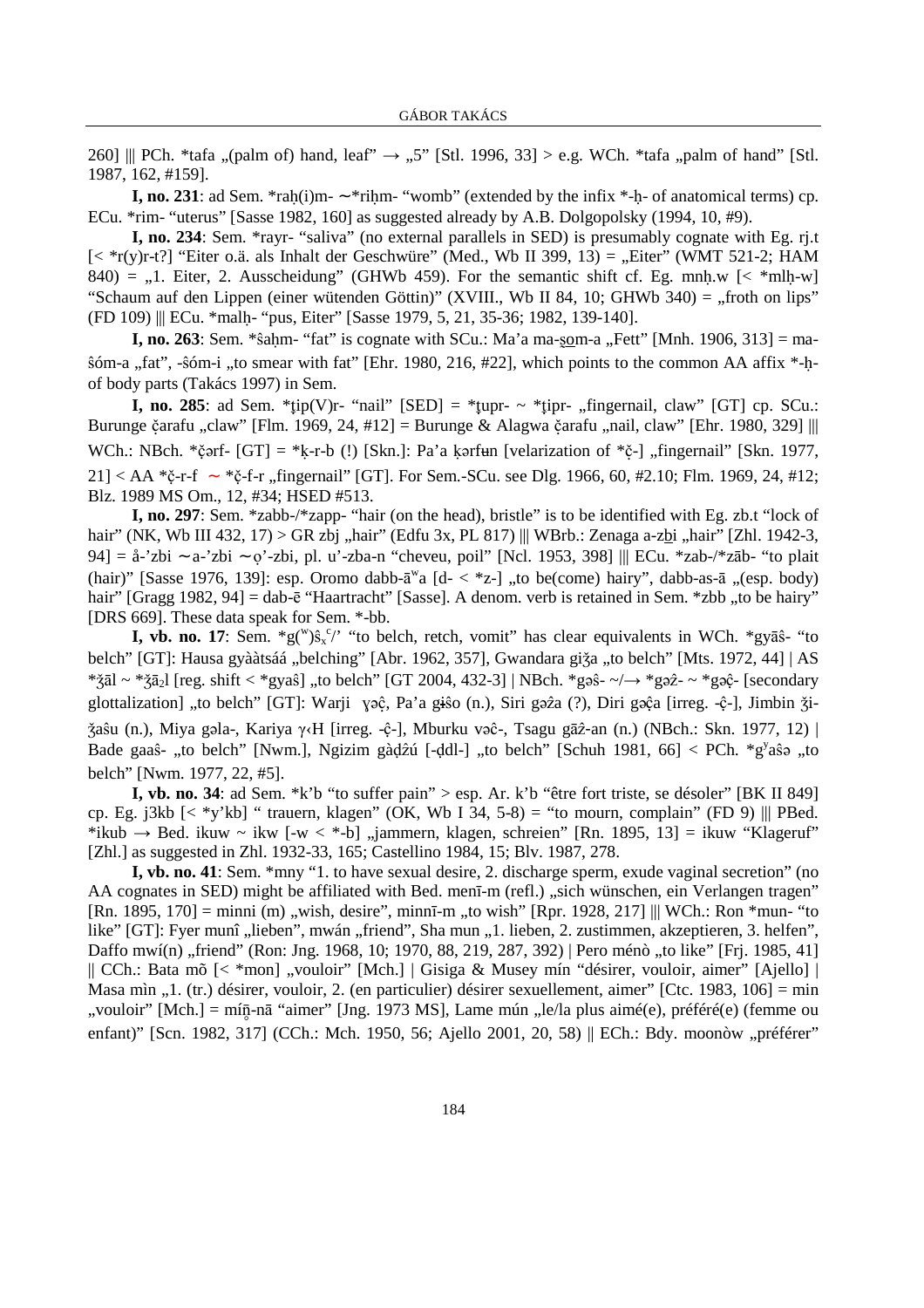[AJ 1989, 100]. Here may perhaps belong also Eg. mnw "Min" (OK, Wb II 72, 11), the name of the ityphallic deity of fertily and masculine sex as suggested long ago<sup>11</sup>.

**I, vb. no. 51**: for Sem. \*nšp "to blow" an irregular cognate appears (as suggested already by Farina 1926, 16, #21; 1927, 24; GÄSW #437; Vcl. 1958, 377; 1959, 39; Conti 1978, 28, fn. 2) in Eg. nšp "atmen" (MK, Wb II 339), which I.M. D'jakonov (1967, 205, fn. 72 pace Lauth 1871, 636, #150; Peust 2000, 251) regarded a Sem. loan (NB: Eg.  $\check{s} \neq$  Sem. \* $\check{s}$ ).

**I, vb. no. 77**: ad Sem. \**tyn* "to urinate" (no AA cognates in SED) cp. Eg. msjn.t "ein Körperteil (am Unterleib)" (Med., Wb II 143, 8) = "Harnblase oder die Gegend des Schließmuskels" (Vcl.) || ECu. \*sind-"urine" [Black 1974, 216; Sasse 1979, 24]. For Eg.-Sem.: Vcl. 1938, 157; Sem.-ECu.: Dlg. 1983, 136, #9.1.

#### **Disputable external cognates**

**I, no. 2**: Sem. \*'ibr-(at)- "membrum virile" has hardly anything to do with Eg. b33.wt [prob. < \*bll.wt] "Manneskraft" (Lit. MK, Wb I 417, 6) = "virile strength" (Gardiner 1916, 68) = "virility" (FD 77)  $=$  "seed, semen" or "erection" (Baines 1970, 403, fn. 7)  $=$  "sexual potency, ability to produce semen" (Ward 1978, 21) = "Manneskraft, Potenz, Virilität" (GHWb 240) = "fertilizing power or Zeugungskraft" (GT), which has semantically evident cognates in Brb.  $*b-r-r$ , to be fertile" [GT]: EBrb.: Gdm. e-brar "être fécondé (palmier)", s-a-brar "féconder", a-s-a-brar "fécondation", a-berīr "fleur mâle" [Lanfry 1973, 26, #99], Audjila š-e-brer "féconder un palmier" [Prd. 1960, 166], Siwa ss-urr, ss-irer "féconder un palmier" [Lst. 1931, 174, 163] || SBrb.: Hgr. a-rer [\*a-hrer < \*b-r-r] "être fécondé (palmier)", é-herer . fleur de dattier mâle" [Fcd. 1951-2, 662, 1660] = e-h $\sigma$ r, pl. i-h $\sigma$ râr . fleur de dattier mâle" [Prs.] (Brb.: Prs. 1969, 68, #389; DRB I 91; Ksm. 1999, 118, #267). Cp. perhaps Ar. 'abara 2. féconder un palmier ou la fleur d'un arbre fruitier" [DRS 5: isolated in Sem.]. See also HCVA 2, #144 (Eg.-Brb. compared with  $AA *b-r$ , penis").

**I, no. 9**: Sem. \*'ir-at "breast, chest" can hardly be compared with SBrb.: EWlm. a-hăror "poitrine" [Alj. 1980, 80] because of their clearly distinct patterns, and since SBrb. h- does not derive from \*'-, but is a regular reflex either of Brb. \*b- or \*h- ( $AA$  \*h-, \*h-). Thus, the Tuareg root corresponds rather to ECu. \*hor- "to be in front" [Sasse 1979, 40] > Boni hór "Vorderseite" [Sasse 1980, 98] or alternatively (assuming an interchange of \*h-  $\sim$  \*h-) Eg. -3.t "Vorderseite" (PT, Wb III 19-22)<sup>12</sup>.

**I, no. 35**: Ar. būú- "organes de la génération (homme, femme)" [BK] cannot be compared with Eg. b3h, since Sem.  $*-\bar{u}-\sqrt{*}-w-\neq Eg$ .  $-3$ -, and also because the basic sense of the Eg. term was significantly different: "praeputium" (CT V 43f, Lacau 1970, 87-88) = "glans penis or phallus" (Ward 1978, 124) = "\*Eichel (des männlichen Gliedes)" (GHWb 241).

## **Other observations**

**I, no. 8**: the semantic shift in Sem. \*'anp- "nose" > Ug. 'ap "Zorn" [WUS  $#345$ ] = ap "anger" [DUL 87], Moabite 'np "to be angry" [DNWSI 83], Hbr. 'np "id." [KB 72] vs. Hbr. 'ap "1. Nase, 2. Zorn" [GB 58] || Ar. 'anifa "s'abstenir par pudeur, par honte" [Lacau] has a typologically parallel, as noted already by P. Lacau (1970, 50, #114), in Eg. fnd "zürnen (eigtl. 'schnauben')" (XXII., Wb I 578, 4) =  $,1$ .

<sup>11.</sup> For the Eg.-Sem. etymology see Alb. 1918, 90; 1918, 231; Ember 1917, 21; Clc. 1936, #200; IS 1976, #292; Bmh. 1986, 248; 1990, 407.

<sup>12.</sup> Note that C. Brockelmann (p.c. quoted by Holma 1919, 40, fn. 1) explained Akk. irtu "breast" < Sem. \*úir-t- in order to combine it directly with Eg. h3.t  $(!)$ , which has, of course, to be refuted.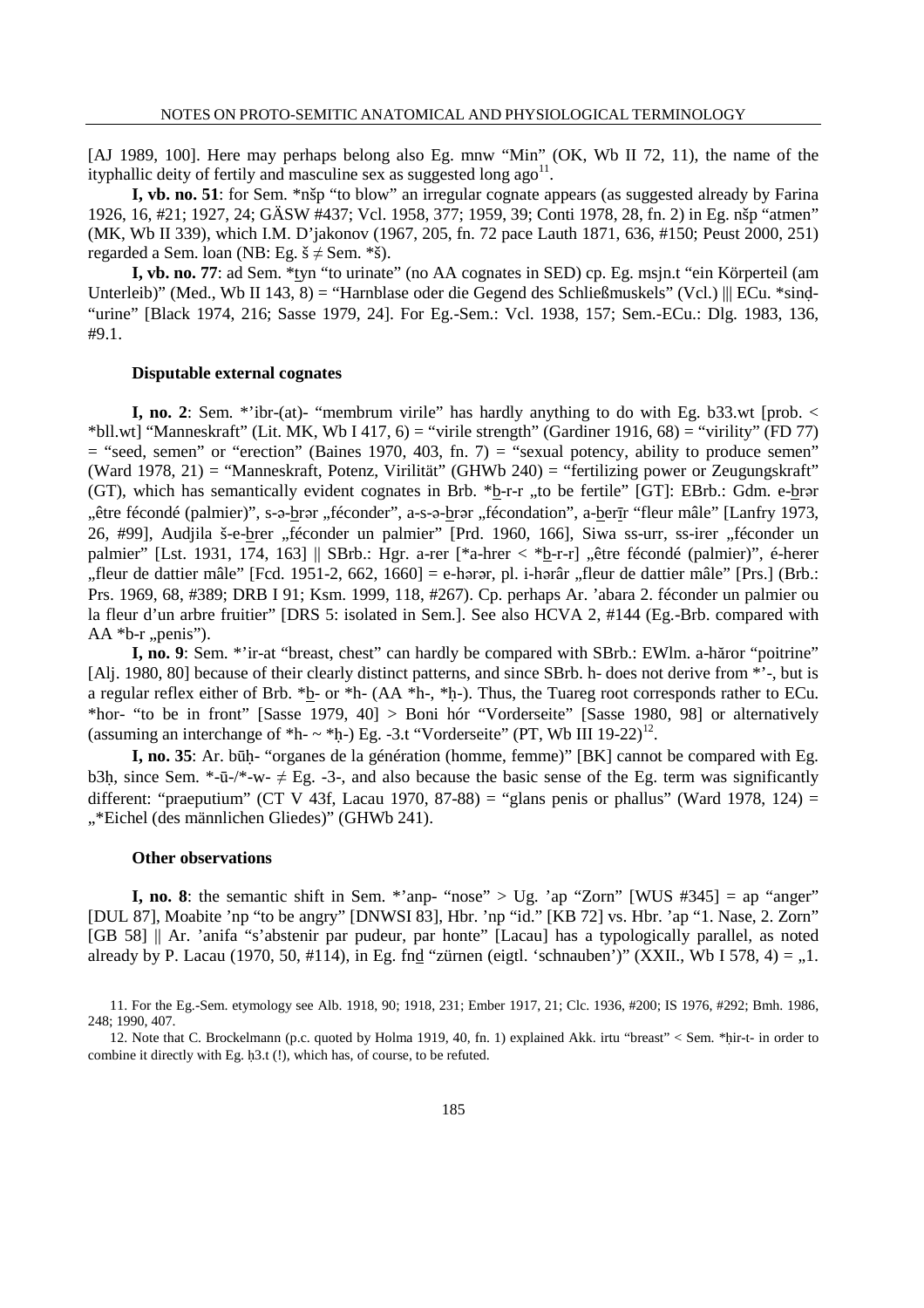mépriser (late NK), 2. être en colère (XXII.)" (AL 77.1553, 79.1079) = "verachten, missachten ('schnauben')" (GHWb 306) < fnd "Nase" (OK, Wb I 577).

### *Abbreviations of languages and related terms*

AA: Afro-Asiatic (Afrasian, Semito-Hamitic), Akk.: Akkadian, Alg.: Alagwa, Amh.: Amhara, AP: African areal parallel, Ar.: Arabic, Aram.: Aramaic, AS: Angas-Sura, BAram.: Biblical Aramaic, Bch.: Bauchi, Bed.: Bed'awye (Beja), BM: Bura-Margi, BN: Bade-Ngizim, Brb.: Berber, Brg.: Burunge, BT: Bole-Tangale, C: Central, Ch.: Chadic, Cpt.: Coptic, CT: Coffin Texts, Cu.: Cushitic, Dem.: Demotic, Dhl.: Dahalo, Dly.: Dullay, E: East, Ebl.: Eblaite, Eg.: Egyptian, ES: Ethio-Semitic, ESA: Epigraphic South Arabian, Eth.: Ethiopian, Eth.-Sem.: Ethio-Semitic, (F): Fayyumic, Gdm.: Ghadames, Gk.: Greek, Gmc.: Germanic, Gmy.: Goemai, GR: Ptolemaic and Roman period, Grg.: Gurage, Grw.: Gorowa, Gsg.: Gisiga, H: Highland (in Cushitic), Hbr.: Hebrew, Hgr.: Ahaggar, Hrs.: Harsusi (in MSA), Hs.: Hausa, IE: Indo-European, Irq.: Iraqw, JAram.: Jewish or Judeo-Aramaic, Jbl.: Jibbali, JPA(ram.): Jewish Palestinian Aramaic, Kfy.: Kofyar, L: Late or Low(land), Lit.: literary texts, lit.: literature, LP: Late Period, M: Middle, Mag.: magical texts, MA: Middle Assyrian, Math.: mathematical papyri, MB/mB: Middle Babylonian, Med.: medical texts, Mhr.: Mehri, MK: Middle Kingdom, Mpn.: Mupun, MSA: Modern South Arabian, Msr.: Mushere, Mzg.: Tamazight, N: New, N: North, NA(ss.): Neo-Assyrian, NB(ab.): Neo-Babylonian, NBch.: North Bauchi, NE (or NEg.): New Egyptian, Nil.: Nilotic, NK: New Kingdom, NS: Nilo-Saharan, O: Old, OA: Old Assyrian, OAkk.: Old Akkadian, OB: Old Babylonia, OK: Old Kingdom, Om.: Omotic, OSA: Old South Arabian, OT: Old Testament, P: Proto-, PB: Post-Biblical, PClass.: Post-Classical, PT: Pyramid Texts, Qbl.: Qabyle, Qwd.: Qwadza, S: South, (S): Sahidic, SA: Saho & Afar, Sab.: Sabaean, SB: Standard Babylonian, SBch.: South Bauchi, Sem.: Semitic, Sqt.: Soqotri, Syr.: Syriac, TA(ram).: Aramaic of Talmud, Tna.: Tigrinya, Trg.: Tuareg, Ug.: Ugaritic, W: West, Wlm.: Tawllemmed, Zng.: Zenaga.

#### *Abbreviations of author names*

Abr.: Abraham, AF: Adolf Friedrich, AJ: Alio & Jungraithmayr, Ajl.: Ajello, Alb.: Albright, Alj.: Alojaly, AMS: Amborn & Minker & Sasse, Ast.: Aistleitner, BK: Bieberstein Kazimirsky, Blv.: Belova, Blz.: Blažek, Bmh.: Bomhard, Bnd.: Bender, Brk.: Brockelmann, Brt.: Barreteau, Bst.: Basset, Chn.: Cohen, Clc.: Calice, Cpr.: Caprile, CR: Conti Rossini, Crl.: Cerulli, Csp.: Cosper, Ctc.: Caïtucoli, Dbr.- Mnt.: Djibrine & Montgolfier, Djk.: D'jakonov, Dlg.: Dolgopolsky, Dlt.: Dallet, DM: Drower & Macuch, Dst.: Destaign, EEN. Ehret & Elderkin & Nurse, Ehr.: Ehret, Fcd.: Foucauld, Flk.: Foulkes, Flm.: Fleming, Frj.: Frajzyngier, Frz.: Fronzaroli, GB: Gesenius & Buhl, Gcl.: Gochal, Grb.: Greenberg, Grd.: Gardiner, GT: Takács, Gtr.: Guthrie, GW: Gamer-Wallert, Hds.: Hudson, Hfm.: Hoffmann, Hlw.: Hellwig, Hyw.: Hayward, IL: Institute of Linguistics, IS: Illič-Svityč, JFQ: Quack, JI: Jungraithmayr & Ibriszimow, Jng.: Jungraithmayr, Jns.: Johnstone, Jstr.: Jastrow, KB: Koehler & Baumgartner, KM: Kogan & Militarev, Krf.: Kraft, Ksm.: Kossmann, Lbf.: Lebeuf, LG: Lienhard & Giger, Lks.: Lukas, Lmb.: Lamberti, Lnf.: Lanfry, Lpr.: Loprieno, LS: Lamberti & Sottile, Lsl.: Leslau, Lst.: Laoust, Mch.: Mouchet, Mgd.: Migeod, Mgw.: Maghway, Mkr.: Mukarovsky, Mlt.: Militarev, MM: Majzel' & Militarev, Mnh.: Meinhof, Mrc.: Mercier, Mrn.: Moreno, Mts.: Matsushita, Ncl.: Nicolas, Nct.: Nachtigal, Nhl.: Nehlil, NM: Newman & Ma, Ntg.: Netting, Nwm.: Newman, NZ: Naït-Zerrad, OS: Orel & Stolbova, PAM: Prasse & Alojaly & Mohamed, Prd.: Paradisi, Prs.: Prasse, RB: Rapp & Benzing, RK: Reutt & Kogan, Rn.: Reinisch, Rpr.: Roper, Rsg.: Rossing, Rsl.: Rössler, Sbr.: Siebert, Scn.: Sachnine, Skn.: Skinner, Smz.: Shimizu, Snk.: Schenkel, Ss.: Sasse, Stl.: Stolbova, Str.: Strümpell, Sts.: Starostin, Stz.: Satzinger, Trb.: Trombetti, Trn.: Tourneux, Vcl.: Vycichl, Vrg.: Vergote, Zhl.: Zyhlarz.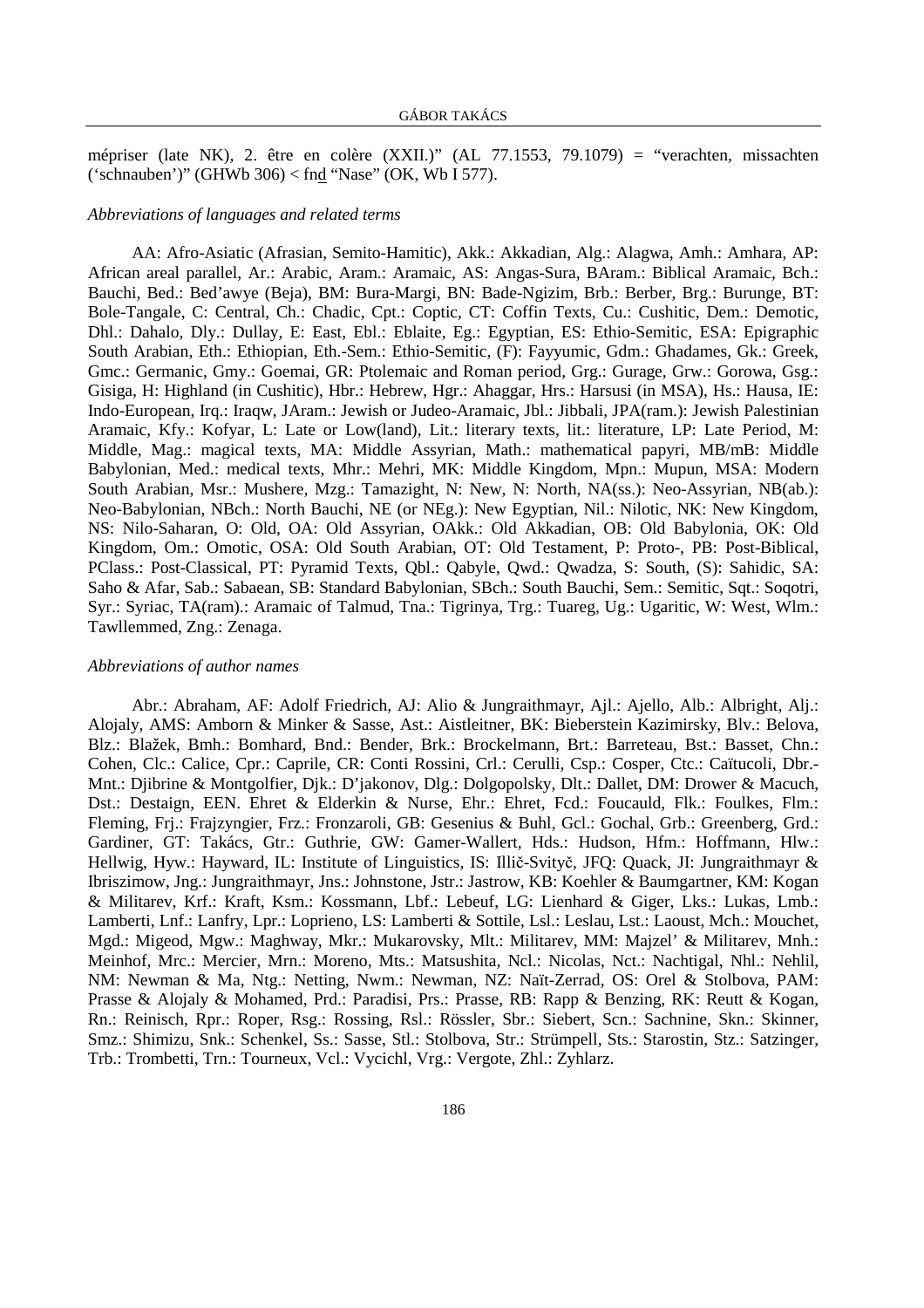*Quoted literature* 

Abraham, R.C., *Dictionary of the Hausa Language*,<sup>2</sup> London 1962.

- AHW = Soden, W. von, *Akkadisches Handwörterbuch*. I-III, Wiesbaden 1965-1981.
- Ajello, R. ‒ Karyo, M. ‒ Melis, A. Dobio, Ou., *Lexique comparatif de six langues tchadique central (Gizey, Ham, Lew, Marba, Masa, Musey),* Pisa 2001.
- AL I-III = Meeks, D., *Année lexicographique. Égypte ancienne*. Tome 1-3 (1977-1979), Paris<sup>2</sup> 1998.
- Albright, W.F., "Notes on Egypto-Semitic Etymology. I", *American Journal of Semitic Languages and Literatures* 34/2 (1918), 81-98.
- Albright, W.F., "Notes on Egypto-Semitic Etymology. II", *American Journal of Semitic Languages and Literatures* 34/4 (1918), 215-255.

Albright, W.F., "Notes on Assyrian Lexicography and Etymology", *Revue d'Assyriologie* 16/4 (1919), 173-194.

- Albright, W.F., "Notes on Egypto-Semitic Etymology. III", *Journal of the American Oriental Society* 47 (1927), 198-237.
- Alio, Kh. ‒ Jungraithmayr, H., *Lexique bidiya,* Frankfurt am Main, 1989.
- Alojaly, Gh., *Lexique touareg-français,* Copenhague 1980.
- Amborn, H. ‒ Minker, G. ‒ Sasse, H.-J., *Das Dullay. Materialen zu einer ostkuschitischen Sprachgruppe,* Berlin, 1980.
- ÄWb I = Hannig, R., *Ägyptisches Wörterbuch* I. *Altes Reich und Erste Zwischenzeit* (Hannig-Lexica 4), Mainz am Rhein 2003.
- Baines, J., "Bnbn: Mythological and Linguistic Notes", *Orientalia* NS 39 (1970), 389-404.
- Barreteau, D., "Structure du lexème verbal en mofu-gudur", IN Caprile, J.-P. ‒ Jungraithmayr, H., eds., *Préalables à la reconstruction du proto-tchadique,* Paris 1978, pp. 115-142.
- Barreteau, D., *Description du mofu-gudur. Langue de la famille tchadique parlée au Cameroun*. Livre II. *Lexique*, Paris 1988.
- Barreteau, D., *Sakun*, ms. (place not indicated, not dated), 7 p.
- Basset, R., "Notes de lexicographie berbère", *Journal Asiatique*. Ser. VIII, vol. 10 (1887), 365-464.
- Behrens, P., Review of Vycichl, W., *Dictionnaire étymologique de la langue copte, Enchoria* 15 (1987), 237-245.
- Bell, C.R.V., *The Somali Language*, London 1969<sup>2</sup>.
- Belova, A.G., "Struktura kornja v drevneegipetskom i semitskih jazykah", in Piłaszewicz, S. ‒ Tulisow, J., eds., *Problemy j*ę*zyków Azji i Afryki*, Warszawa 1987, pp. 275-282.
- Bender, M.L., "Proto-Omotic Phonology and Lexicon", in Bechhaus-Gerst, M. Serzisko, F., eds., *Cushitic-Omotic. Papers from the First International Symposium on Cushitic and Omotic Languages, Cologne, January 6-9, 1986,* Hamburg 1988, pp. 121-159.
- Bender, M.L., "Aroid (South Omotic) Lexicon", *Afrikanistische Arbeitspapiere* 38 (1994), 133-162.
- Biberstein Kazimirski, A. de, Dictionnaire arabe-français, Paris 1860..
- Black, P. D., Lowland East Cushitic: Subgrouping and Reconstruction. Ph.D. diss. Yale University, 1974.
- BlaÅek, V., *Omotic Lexicon in Afroasiatic Perspective: Body Parts Cognates*, ms. (paper presented at the 2<sup>nd</sup> International Symposium on Cushitic and Omotic Languages, Torino, November 1989), 41 p.
- Blažek, V., *Toward the Position of Bed'awye within Afroasiatic. An Analysis of the Body Parts Terminology*, ms. (printout in Köln, March 1994). 49 p.
- Blažek, V., "The New Dravidian-Afroasiatic Lexical Parallels", in Starostin, S. A., ed., *Problemy izu*č*enija dal'nego rodstva jazykov an rubeže tret'ego tysjacheletija. Doklady i tezisy nau*č*noj konferencii (Moskva, 29 maja – 2 ijunja 2000 g.)*, Moskva, 2000. pp. 180-193.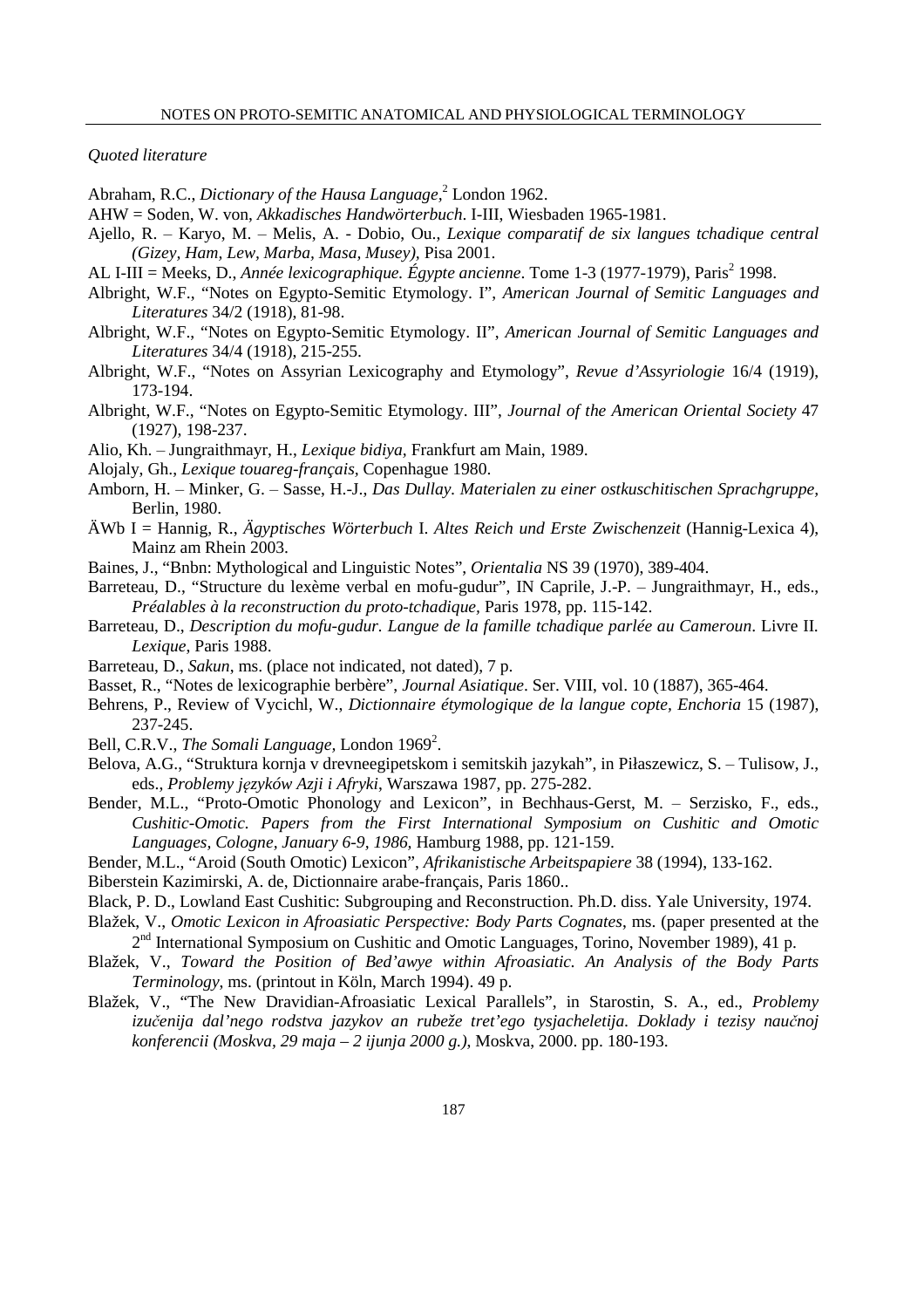- Blažek, V. ‒ Militarev, A. ‒ Kogan, L., *Semitic Etymological Dictionary* I. Review Article, *Archív Orientální* 69 (2001), 495-510.
- Brunner, L., *Die gemeinsamen Wurzeln des semitischen und indogermanischen Wortschatzen. Versuch einer Etymologie*, Bern 1969.
- CAH = Cambridge Ancient History.
- Caïtucoli, C., *Lexique masa*, Paris, 1983.
- Calice, F. von, "Zur ägyptisch-semitischen Wurzelverwandtschaft", *ZÄS* 39 (1901), 146-147.
- Calice, F. von, *Grundlagen der ägyptisch-semitischen Wortvergleichung* Wien 1936.
- Castellino, G.R., "Relazione introductiva", in *Atti della Terza Giornata di Studi Camito-Semitici e Indoeuropei*, Roma 1984. pp. 8-18.
- Černý, J., "Some Coptic Etymologies III", *Bulletin de l'Institut Français d'Archéologie Orientale* 57 (1958), 203-213.
- Cerulli, E., *Studi etiopici.* II. *La lingua e la storia dei Sidazo*, Roma 1938.
- Cerulli, E., *Studi etiopici*. IV. *La lingua caffina*, Roma 1951.
- Cohen, M., *Essai comparatif sur le vocabulaire et la phonétique du chamito-sémitique*, Paris 1947.
- Conti, G., *Rapporti tra egiziano e semitico nel lessico egiziano dell'agricoltura*, Firenze 1978.
- Conti Rossini, C., *La langue des Kemant en Abyssini,*. Wien 1912.
- Conti Rossini, C., "Contributi per la conoscenza della lingua Haruro (Isole del Lago Margherita)", *Rendiconti della Reale Accademia Nazionale dei Lincei, Classe di Scienze morali, storiche e filologiche*, Ser. VI, vol. XII, fasc. 7-10 (1937), 621-679.
- CT = Buck, A. de, The Egyptian Coffin Texts. Vol. I-VII, Chicago 1935-61.
- Dallet, J.-M., *Dictionnaire qabyle-français. Parler des At Mangellat (Algerie)*, Paris 1982.
- D'jakonov, I.M., *Jazyki Drevnej Perednej Azii*, Moskva 1967.
- Diakonoff, I.M., "Problems of Root Structure in Proto-Semitic", *Archív Orientální* 38 (1970), 453-480.
- Diakonoff, I.M., "Earliest Semites in Asia. Agriculture and Animal Husbandry According to Linguistic Data (VIIIth-IVth Millennia B.C.)", *Altorientalische Forschungen* 8 (1981), 23-74.
- Diakonoff, I.M., "Letter to the Conference", Bynon, J., ed., *Current Progress in Afro-Asiatic Linguistics,* Amsterdam 1984. pp. 1-10.
- Diakonoff, I.M., "An Evaluation of Eblaite", in Fronzaroli, P., ed., *Studies on the Language of Ebla*, Firenze 1984. pp. 1-10.
- Diakonoff, I.M., with assistence by Militarev, A Ju. Stolbova, O.V., "Proto-Afrasian and Old Akkadian" (ms. Leningrad, around 1986), *Journal of Afroasiatic Languages* 4/1 (1992).
- Djibrine, B.A.Z. ‒ Montgolfier, P. de, *et al*., *Vocabulaire dangaléat. Kawo da*ŋ*la* (place not indicated, around 1973?).
- DNWSI = Hoftijzer, J. & Jongeling, K., *Dictionary of North-West Semitic Inscriptions*. Part 1-2. Leiden, 1995.
- Dolgopol'skij, A.B., "Materialy po sravnitel'no-istoričeskoj fonetike kušitskih jazykov. Gubnye i dental'nye smyčnye v načal'nom položenii", in Uspenskij, B.A., ed., *Jazyki Afriki. Voprosy struktury, istorii i tipologii*, Moskva 1966., pp. 35-88.
- Dolgopol'skij, A.B., "Nostratičeskie osnovy s sočetaniem šumnyh soglasnyh", *Étimologija* (1967), 296- 313.
- Dolgopolski, A.B., "A Long-Range Comparison of Some Languages of Northern Eurasia. Problems of Phonetic Correspondences", in *VII Meždunarodnyj kongress antropologi*č*eskih i étnografi*č*eskih nauk. Moskva, 3-10 avgusta 1964 g*. Tom V, Moskva 1970, pp. 620-628.
- Dolgopol'skij, A.B., "Materialy po sravnitel'no-istoričeskoj fonetike kušitskih jazykov. Veljarnyj zvonkij v anlaute", in Ohotina, N.V. - Uspenskij, B.A., eds., *Problemy afrikanskogo jazykoznanija. Tipologija, komparativistika, opisanie jazykov*, Moskva 1972, pp. 197-216.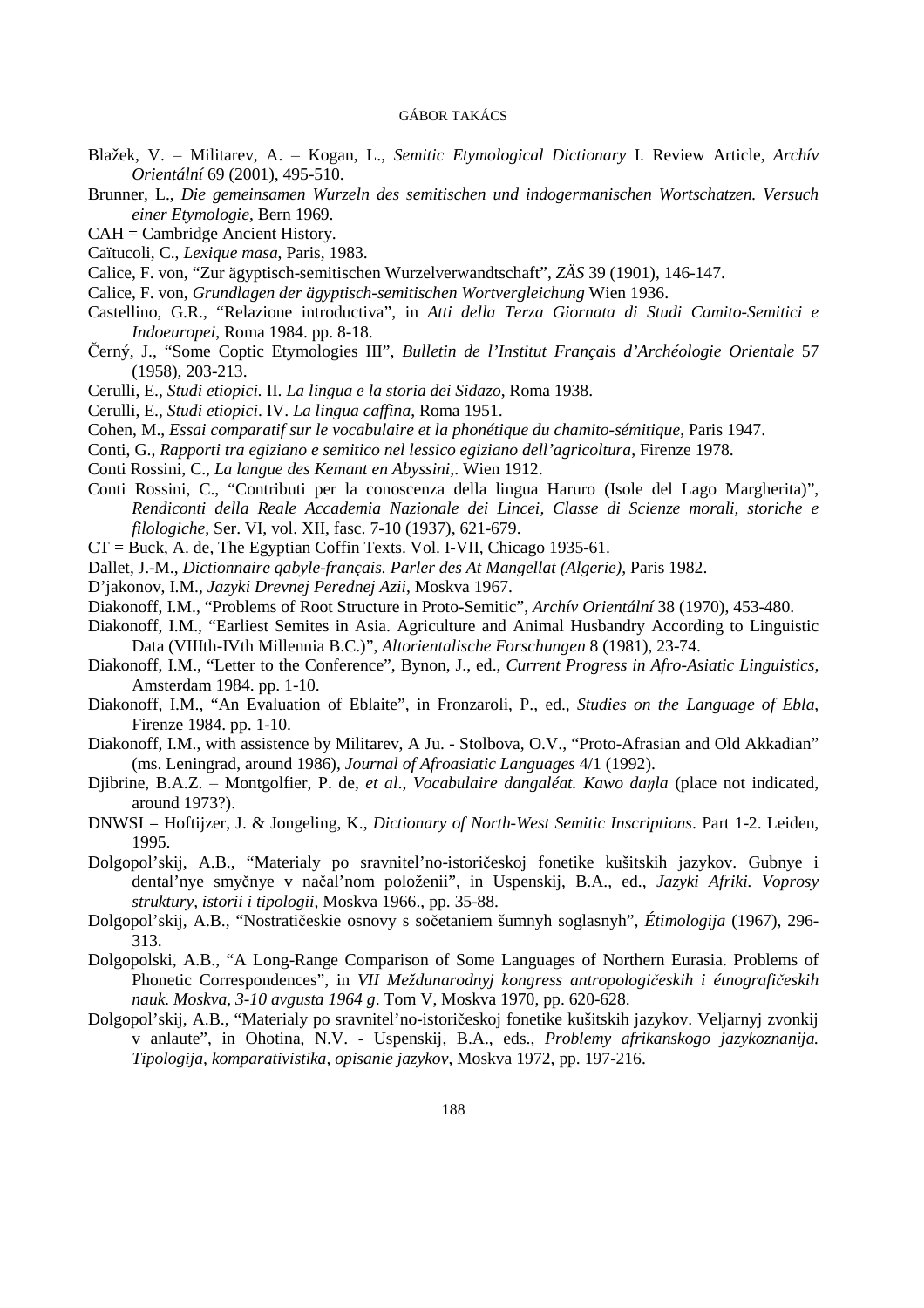Dolgopol'skij, A.B., *Sravnitel'no-istori*č*eskaja fonetika kušitskih jazykov,* Moskva 1973.

- Dolgopolsky, A., "Semitic and East Cushitic. Sound Correspondences and Cognate Sets", Segert, S. Bodrogligeti, A.J.E., eds., *Ethiopian Studies Dedicated to Wolf Leslau*. Wiesbaden 1983, pp. 123- 142.
- Dolgopolsky, A., *On the Origin of Some Semitic Names of Body Parts*, preprint. Haifa 1994.
- DRB = Naït-Zerrad, K., *Dictionnaire des racines berbères*, Leuven/Paris 1998-.
- Drower, E.S. ‒ Macuch, R., *A Mandaic Dictionary*, Oxford 1963.
- DRS = Cohen, D., *Dictionnaire des racines sémitiques ou attestées dans les langues sémitiques*. Fascicules 1-2. Paris/La Haye 1970-1976; Fascicule 3-, Leuven 1993-.
- DUL = Olmo Lete, G. ‒ Sanmartín, J., *A Dictionary of the Ugaritic Language in the Alphabetic Tradition,* Part One [(a/i/u)-k]. Part Two [l-z], Leiden 2003.
- Ebbell, B., *Die ägyptischen Krankheitsnamen*. Teil XXI-XXIV. *ZÄS* 64 (1929), 117-122.
- EG 1927 = Gardiner, A.H., *Egyptian Grammar*, Oxford 1927<sup>1</sup>.
- Ehret, Ch., *The Historical Reconstruction of Southern Cushitic Phonology and Vocabulary*, Berlin 1980.
- Ehret, Ch., *Kw'adza Vocabulary*. ms., Los Angeles CA 1980, IV + 17 p.
- Ehret, Ch., *Reconstructing Proto-Afroasiatic (Proto-Afrasian). Vowels, Tone, Consonants, and Vocabulary*, Berkeley/Los Angeles CA 1995.
- Ember, A., "Semito-Egyptian Sound Changes", *ZÄS* 49 (1911), 87-92.
- Ember, A., "Kindred Semito-Egyptian Words", *ZÄS* 49 (1911), 93-94.
- Ember, A., "Notes on the Relation of Egyptian and Semitic", *ZÄS* 50 (1912), 86-90.
- Ember, A., "Kindred Semito-Egyptian Words. New Series", *ZÄS* 51 (1913), 110-121.
- Ember, A., "(a) New Semito-Egyptian Words. (b) Some African Words in Old Egyptian", *JAOS* 37 (1917), 21.
- Ember, A., "Egyptian ˀ*idnw* 'Subordinate, Substitute'", *Johns Hopkins University Circulars* 306 (1918), 29-31.
- Ember, A., "Partial Assimilation in Old Egyptian", in Adler, C. Ember, A., eds., *Oriental Studies Published in Commemoration of the Fortieth Anniversary (1883-1923) of Paul Haupt as the Director of the Oriental Seminary of the Johns Hopkins University*, Baltimore 1926, pp. 300-312.
- Ember, A., *Egypto-Semitic Studies*, Leipzig 1930.
- Farina, G., *Grammatica della lingua egiziana antica in caratteri geroglifici*, Milano 1926<sup>2</sup>.
- Farina, G., "Le vocali dell'antico egiziano", *Aegyptus* 5/4 (1924), 313-325.
- FD = Faulkner, R.O., *A Concise Dictionary of Middle Egyptian*, Oxford 1962.
- Fédry, J. (avec la collaboration de Khamis, J. O/Nedjei, M.): *Dictionnaire dangaleat (Tchad)*. Thése de 3<sup>ème</sup> cycle, Institut National des Langues et Civilisations Orientales (Afrique et Langage), Lyon 1971.
- Fleming, H.C., "Asa and Aramanik: Cushitic Hunters in Masai-Land", *Ethnology* 8/1 (1969), 1-36.
- Fleming, H.C., "The Classification of West Cushitic Within Hamito-Semitic", in McCall, D.F. ‒ Bennett, N.R. ‒ Butler, J., eds., *Eastern African History*, New York 1969, pp. 3-27.
- Fleming, H.C., "Omotic as an Afroasiatic Family", *Studies in African Linguistics. Supplement* 5 (1974), 81-94.
- Foucauld, Ch. De, *Dictionnaire touareg-français, dialecte de l'Ahaggar*. Vol. I-IV. Paris 1951-52.
- Frajzyngier, Z., *A Pero-English and English-Pero Vocabulary*, Berlin 1985.
- Fronzaroli, P., "Studi sul lessico comune semitico. II. Anatomia e fisiologia", *Rendiconti delle Sedute dell'Accademia Nazionale dei Lincei. Classe di scienze morali, storiche e filologiche*. Ser. VIII, vol. XIX, fasc. 7-12 (1964), 243-280.
- Gardiner, A.H., *Notes on the Story of Sinuhe*, Paris 1916.
- GÄSW = Calice, F. von, *Grundlagen der ägyptisch-semitischen Wortvergleichung*, Wien 1936.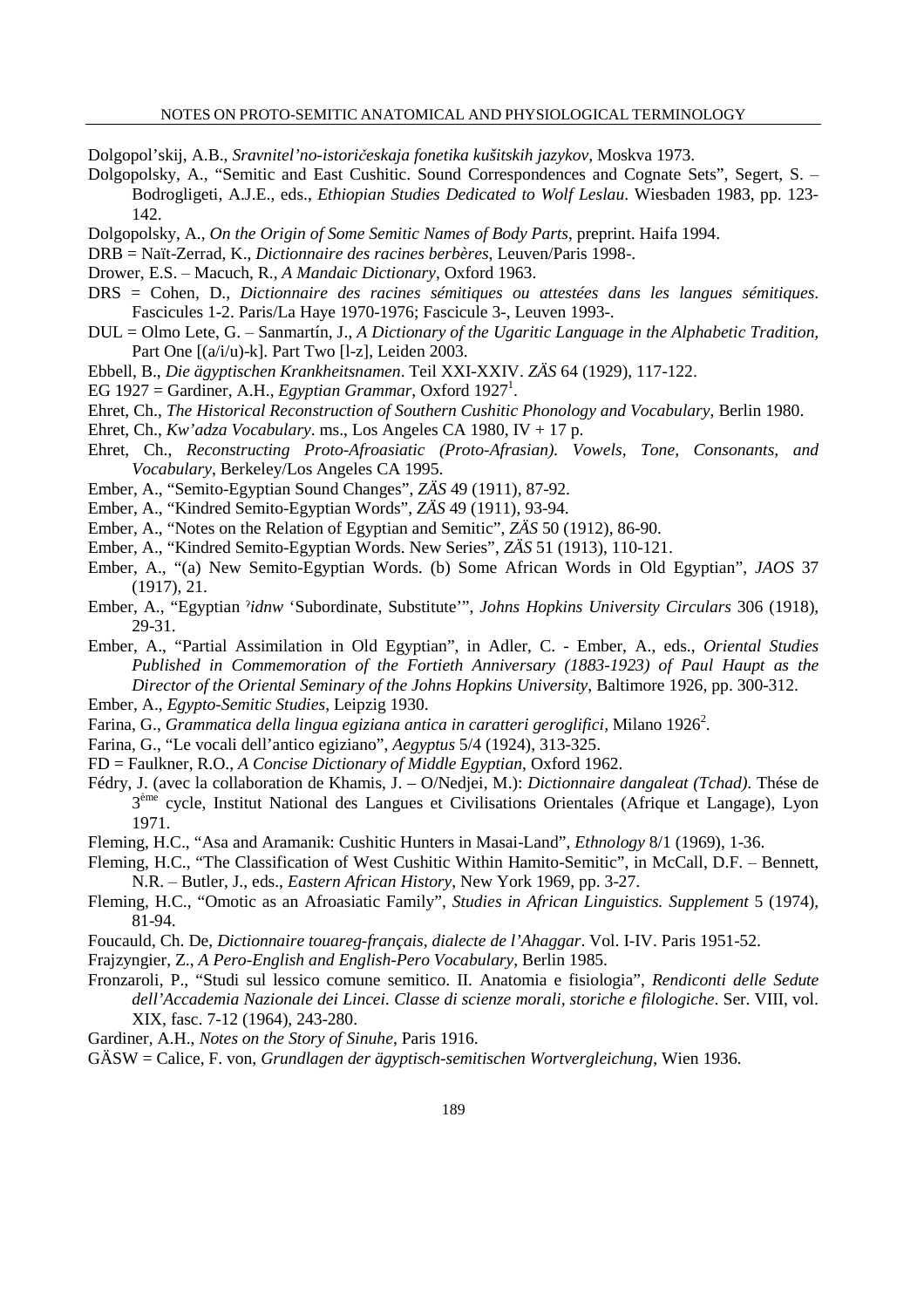- GB = Gesenius, W. (bearbeitet von Buhl, F.), *Hebräisches und aramäisches Handwörterbuch über das Alte Testment*. Unveränderter Neudruck der 1915 erschienenen 17. Auflage, Berlin/Göttingen/ Heidelberg 1962.
- GD = Landberg, Le Comte de, *Glossaire datînois*. Vol. I-III, Leiden 1920/1923/1942.
- GHWb = Hannig, R., *Grosses Handwörterbuch Ägyptisch-Deutsch (2800-950 v. Chr.)*, Mainz 1995.
- Gilula, M., "ˀIdn = 'an Ear'", *Journal of Egyptian Archaeology* 61 (1975), 251.
- Gragg, G., *Oromo Dictionary. East Lansing,* Michigan 1982.
- HAM = Westendorf, W., *Handbuch der altägyptischen Medizin*, Leiden 1999.
- HCVA 1 = Diakonoff, I.M. ‒ Belova, A.G. ‒ Militarev, A.Ju. ‒ Porhomovskij, V.Ja. ‒ Stolbova, O.V., "Historical Comparative Vocabulary of Afrasian. Part 1", *St. Petersburg Journal of African Studies* 2 (1993), 5-28.
- HCVA 2 = Diakonoff, I.M. ‒ Belova, A.G. ‒ Militarev, A.Ju. ‒ Porhomovskij, V.Ja. ‒ Stolbova, O.V., "Historical Comparative Vocabulary of Afrasian. Part 2", *St. Petersburg Journal of African Studies* 3 (1994), 5-26.
- Hintze, F., "Zur hamitosemitischen Wortvergleichung", *Zeitschrift für Phonetik und Allgemeine Sprachwissenschaft* 5 (1951), 65-87.
- Hodge, C.T., "An Egypto-Semitic Comparison", *Folia Orientalia* 17 (1976), 5-28.
- Hodge, C.T., Review of Callender, J. B., *Middle Egyptian, Language* 53/4 (1977), 930-940.
- Hodge, C.T., "Relating Afro-Asiatic to Indo-European", Wolff, E. ‒ Meyer-Bahlburg, H., eds., *Studies in Chadic and Afroasiatic Linguistics*, Hamburg 1983, pp. 33-50.
- Hodge, C.T., "Lislakh: Progress and Prospects", in Bynon, J., ed., *Current Progress in Afro-Asiatic Linguistics*, Amsterdam/Philadelphia 1984. pp. 413-421.
- Hodge, C.T., "The Role of Egyptian within Afroasiatic", in Baldi, Ph., ed., *Linguistic Change and Reconstruction Methodology*, Berlin/New York 1990. pp. 639-659.
- Hoffmann, C., "Were There Labial Alveolars and Labial Palatals in Proto-Bura-Margi?", in Jungraithmayr, H. ‒ Müller, W.W., eds., *Proceedings of the Fourth International Hamito-Semitic Congress*, Amsterdam 1987. pp. 451-474.
- HSED = Orel, V.É. ‒ Stolbova, O.V., *Hamito-Semitic Etymological Dictionary*, Leiden 1995.
- Hudson, G., *Highland East Cushitic Dictionary*, Hamburg 1989.
- Hudson, R.A., *A Dictionary of Beja* (draft printout. February 29, 1996. Version prepared by R.M. Blench).
- Illič-Svityč, V.M., "Iz istorii čadskogo konsonantizma. Labial'nye smyčnye", in Uspenskij, B A., ed., *Jazyki Afriki. Voprosy struktury, istorii i tipologii*, Moskva 1966. pp. 9-34.
- Illič-Svityč, V.M., "Sootvetstvija smyčnyh v nostratičeskih jazykah", *Étimologija* (1966), 304-355.
- Illič-Svityč, V.M., *Opyt sravnenija nostrati*č*eskih jazykov (semitohamitskij, kartvel'skij, indoevropejskij,*  ural'skij, dravidijskij, altajskij). Sravnitel'nyj slovar' (1- $\hat{z}$ ). Ukazateli, Moskva 1976.
- JAOS = *Journal of the American Oriental Society* (Ann Arbor, Michigan).
- Johnstone, T.M., *Jibb*ā*li Lexicon*, London 1981.
- Johnstone, T.M., *Mehri Lexicon*, London, 1987.
- Jungraithmayr, H., "A Comparative Word List of the Ron Languages (Southern Plateau, N. Nigeria)", *Africana Marburgensia* 1/2 (1968), 3-12.
- Jungraithmayr, H., *Die Ron-Sprachen. Tschadohamitische Studien in Nordnigerien*, Glückstadt 1970.
- Jungraithmayr, H., *Masa (Bongor) Lexicon*. ms, Marburg (now in Frankfurt) 1973.
- Jungraithmayr, H., "The Zime Dialect Cluster ('Kado', 'Dari,) in Southern Chad: Its Verbal Aspect System", *Afrika und Übersee* 61/1 (1978), 1-27.
- Jungraithmayr, H., *Lexique sibine (sumray)-français*. ms, Frankfurt a/M [versions of 20 April 1993 ('abákùgémī), 7 June 1993 (bàlâwrān-gēndārā), 17 June 1993 (géníny-sèrā), 7 June 1993 (sér- $'$ yw $\Delta$ ar)]. 67 p.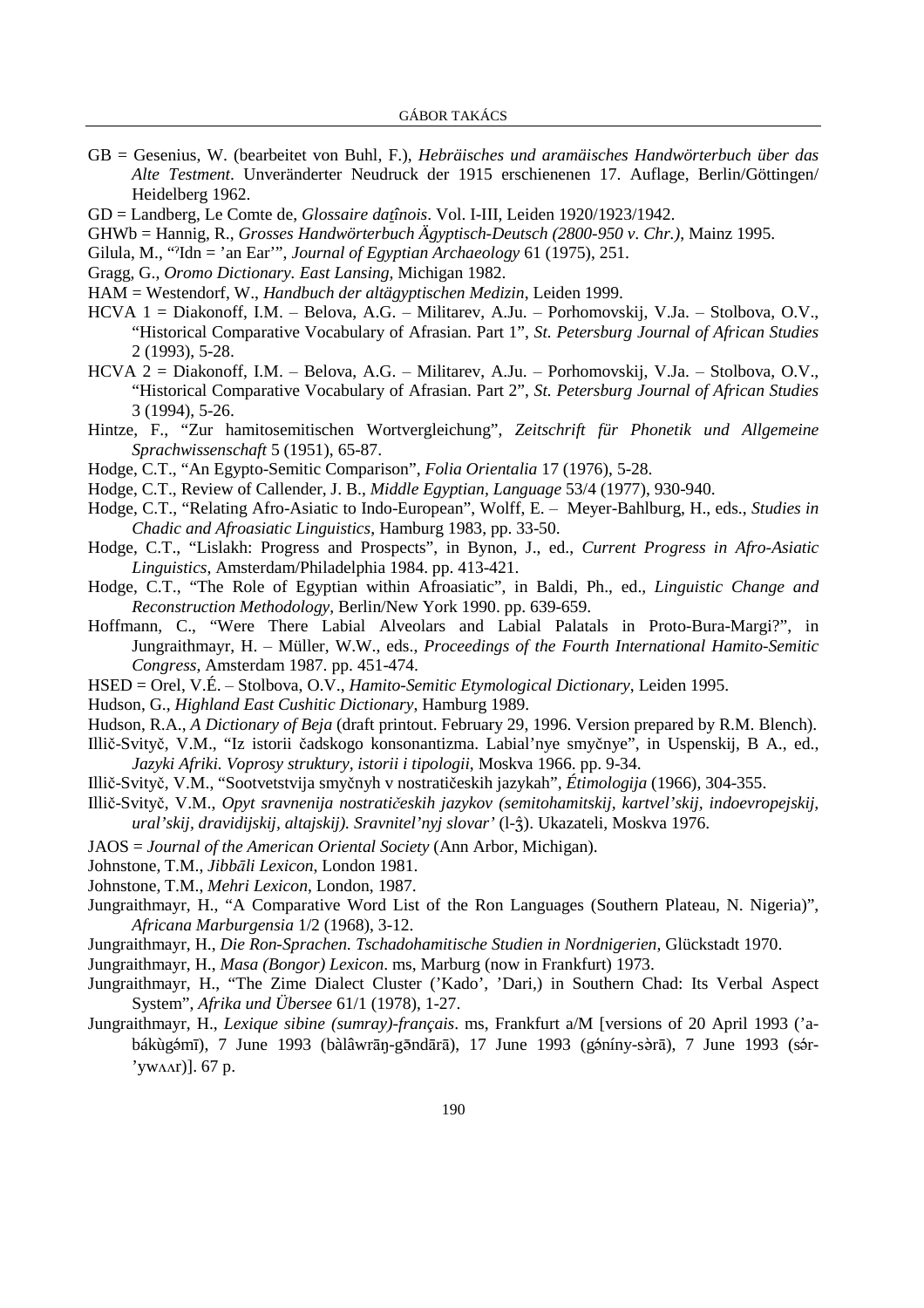- Jungraithmayr, H. ‒ Ibriszimow, D., *Chadic Lexical Roots*. Volume I. *Tentative Reconstruction, Grading, Distribution and Comments*, Berlin 1994.
- Jungraithmayr, H. ‒ Ibriszimow, D., *Chadic Lexical Roots*. Volume II. *Documentation,* Berlin 1994.
- Kossmann, M., *Essai sur la phonologie du proto-berbère*, Köln 1999.
- Kraft, Ch.H., *Chadic Wordlists*. I-III, Berlin 1981.
- Lacau, P., *Les noms des parties du corps en égyptien et en sémitique*, Paris 1970.
- Lacau, P., *Études d'Égyptologie*. I. *Phonétique égyptienne ancienne*, Le Caire 1970.
- Lamberti, M. ‒ Sottile, R., *The Wolaytta Language*, Köln 1997.
- Lanfry, J., *Ghadames*. II. *Glossaire,*Alger 1973.
- Laoust, E., *Siwa.* I. *Son parler*, Paris 1931.
- Lauth, J., "Semitische Lehnwörter im Aegyptischen", *ZDMG* 25 (1871), 618-644.
- Lebeuf, J.-P., "Vocabulaires kotoko: Makari, Goulfeil, Kousseri, Afadé", *Bulletin de l'Institut Français d'Afrique Noire* 4 (1942), 160-174.
- Leslau, W., *Lexique soqotri (sudarabique moderne), avec comparaisons et explications étymologiques*, Paris 1938.
- Leslau, W., *Gafat Documents. Records of a South-Ethiopic Language. Grammar, Text and Comparative Vocabulary*, New Haven CT 1945.
- Leslau, W., "The Parts of the Body in Modern South Arabic Languages", *Language* 21 (1945), 230-249.
- Leslau, W., *Ethiopic and South Arabic Contributions to the Hebrew Lexicon*, Berkeley/Los Angeles CA 1958.
- Leslau, W., *A Dictionary of Mo*č*a (Southwestern Ethiopia)*, Berkeley/Los Angeles CA 1959.
- Leslau, W., "Semitic and Egyptian Comparisons", *Journal of Near Eastern Studies* 21 (1962), 44-49.
- Leslau, W., *Etymological Dictionary of Gurage (Ethiopic)*. Vol. III. *Etymological Section*, Wiesbaden 1979.
- Leslau, W., "North Ethiopic and Amharic Cognates in Tigre", *AION* (Supplemento 31), 42/2 (1982), 1-86.
- Loprieno, A., "Zu einigen Phänomenen ägyptischer Phonologie", in Behlmer, H., ed., *Quaerentes Scientiam. Festgabe für Wolfhart Westendorf zu seinem 70. Geburtstag überreicht von seinen Schülern*, Göttingen 1994. pp. 119-131.
- Lukas, J., *Deutsche Quellen zur Sprache der Musgu in Kamerun*, Berlin 1941.
- Lukas, R., "Das Nomen im Bade (Nordnigerien)", *Afrika und Übersee* 51 (1968), 91-116, 198-224.
- Majzel', S.S. (additions and edition by Militarev, A.Ju.), *Puti razvitija kornevogo fonda semitskih jazykov*, Moskva 1983.
- Matsushita, Sh., *An Outline of Gwandara Phonemics and Gwandara-English Vocabulary*, Tokyo 1972.
- Meinhof, C., "Linguistische Studien in Ostafrika. Fortsetzung", *Mitteilungen des Seminars für Orientalische Sprachen* 9 (1906), 278-333.
- Mercier, H., *Vocabulaires et textes berbères dans le dialecte des Ait Izdeg*, Rabat 1937.
- Militarev, A.Ju., "Sovremennoe sravnitel'no-istoričeskoe afrazijskoe jazykoznanie: čto ono možet dat' istoričeskoj nauke?", in *Lingvisti*č*eskaja rekonstrukcija i drevnejšaja istorija Vostoka*. Čast' 3, Moskva 1984. pp. 3-26.
- Militarev, A.Ju. ‒ Stolbova, O.V., "First Approach to Comparative-Historical Phonology of Afrasian (Consonantism)", in Mukarovsky, H.G., ed., *Proceedings of the Fifth International Hamito-Semitic Congress*. Band I, Wien 1990. pp. 45-72.
- Moreno, M.M., *Manuale di sidamo. Grammatica, esercizi, testi, glossario*, Roma 1940.
- Mouchet, J., "Vocabulaires comparatifs de quinze parlers du Nord-Cameroun", *Bulletin de la Société d'Études Camerounaises* 29-30 (1950), 5-74.
- Möller, H., *Vergleichendes indogermanisch-semitisches Wörterbuch*, Göttingen 1911.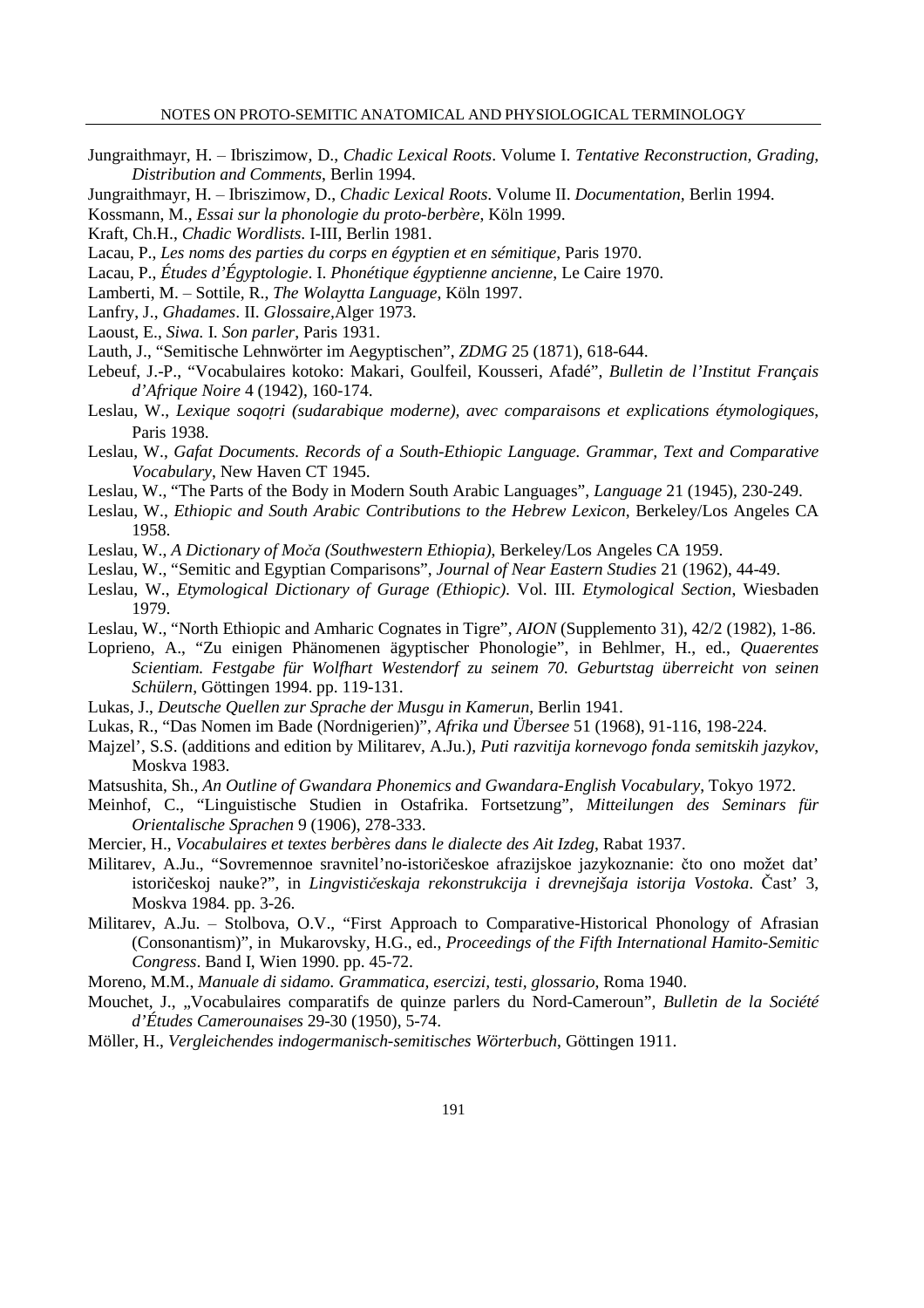- Müller, W.M., Review of Reinisch, L., *Die Somali-Sprache*. Band II, *Orientalistische Literaturzeitung* 6/2 (1903), 75-79.
- Müller, W.W., "Beiträge zur hamito-semitischen Wortvergleichung", in Bynon, J./Th., eds., *Hamito-Semitica*, The Hague 1975. pp. 63-74.
- Newman, P., "Chadic Classification and Reconstructions", *Afroasiatic Linguistics* 5/1 (1977), 1-42.
- Nicolas, F., *La langue berbère de Mauritanie*, Dakar 1953.
- Orel, V.É. ‒ Stolbova, O.V., "Cushitic, Chadic, and Egyptian: Lexical Relations", in Shevoroshkin, V., ed., *Nostratic, Dene-Caucasian, Austric and Amerind*, Bochum 1992. pp. 167-180.
- Orel, V. É. ‒ Stolbova, O.V., "On Chadic-Egyptian Lexical Relations", in Shevoroshkin, V., ed., *Nostratic, Dene-Caucasian, Austric and Amerind*, Bochum 1992. pp. 181-203.
- Paradisi, U., "Il berbero di Augila. Materiale lessicale", *Rivista degli Studi Orientali* 35/3-4 (1960), 157- 177.
- Peust, C., "Über ägyptische Lexikographie. 1. Zum Ptolamaic Lexikon von Penelope Wilson; 2. Versuch eines quantitativen Vergleichs der Textkorpora antiker Sprachen", *Lingua Aegyptia* 7 (2000), 245- 260.
- PL = Wilson, P., *A Ptolemaic Lexikon. A Lexicographical Study of the Texts in the Temple of Edfu,* Leuven 1997.
- Prasse, K.-G., "A propos de l'origine de h touareg (tahaggart)", in *Det Kongelige Danske Videnskabernes Selskab. Historisk-filosofiske Meddelelser* 43/3 (1969).
- PT = Sethe, K., *Die altägyptischen Pyramidentexte*. I-II. Leipzig, 1980/1910.
- Reinisch, L., *Wörterbuch der Bilin-Sprache*, Wien 1887.
- Reinisch, L., "Die Afar-Sprache. III. Deutsch-Afarsches Wörterverzeichnis", *Sitzungsberichte der Kaiserlichen Akademie der Wissenschaften.* Phil.-hist. Classe 114/1 (1887), 89-168.
- Reinisch, L., "Die Kafa-Sprache in Nordost-Afrika. II. Kafa-Deutsches Wörterbuch", *Sitzungsberichte der Kaiserlichen Akademie der Wissenschaften*. Phil.-hist. Classe 116 (1888), 251-386.
- Reinisch, L., *Wörterbuch der Bedawye-Sprache*, Wien 1895.
- Reinisch, L., *Die Somali-Sprache*. II. *Wörterbuch*, Wien 1902.
- Roper, E.-M., *Tu Be*ḍ*awi*ε*. An Elementary Handbook for the Use of Sudan Government Officials*, Hertford 1928.
- Rossing, M.O., *Mafa-Mada: A Comparative Study of Chadic Languages in North Cameroun*, Ph.D. diss. 1978, University of Wisconsin-Madison.
- Sachnine, M., *Dictionnaire lamé-français. Lexique français-lamé*, Paris 1982.
- Sasse, H.-J., "Weiteres zu den ostkuschitischen Sibilanten", *Afrika und Übersee* 59 (1976), 125-142.
- Sasse, H.-J., "The Consonant Phonemes of Proto-East-Cushitic (PEC)", *Afroasiatic Linguistics* 7/1 (1979), 1-67.
- Sasse, H.-J., "Textproben der Boni-Sprache", *Afrika und Übersee* 63 (1980), 79-101.
- Sasse, H.-J., *An Etymological Dictionary of Burji*, Hamburg 1982.
- Schenkel, W., "Zu den Verschluss- und Reibelauten im Ägyptischen und (Hamito)Semitischen. Ein Versuch zur Synthese der Lehrmeinungen", *Lingua Aegyptia* 3 (1993), 137-149.
- Schuh, R. G., *A Dictionary of Ngizim*, Berkeley CA 1981.
- $\text{SED I} = \text{Kogan}$ , A.  $-\text{Militarev}$ , A. (with assistance of A. Belova, A. Kovalev, A. Nemirovskaja, D.

Nosnitsyn), *Semitic Etymological Dictionary*. Vol. I. *Anatomy of Man and Animals*, Münster 2000.

- Shimizu, K., "The Southern Bauchi Group of Chadic Languages. A Survey Report", *Africana Marburgensia*. Special Issue 2 (1978), 1-50.
- Sima, A., *Tiere, Pflanzen, Steine und Metalle in den altsüdarabischen Inschriften. Eine lexikalische und realienkundliche Untersuchung*, Wiesbaden 2000.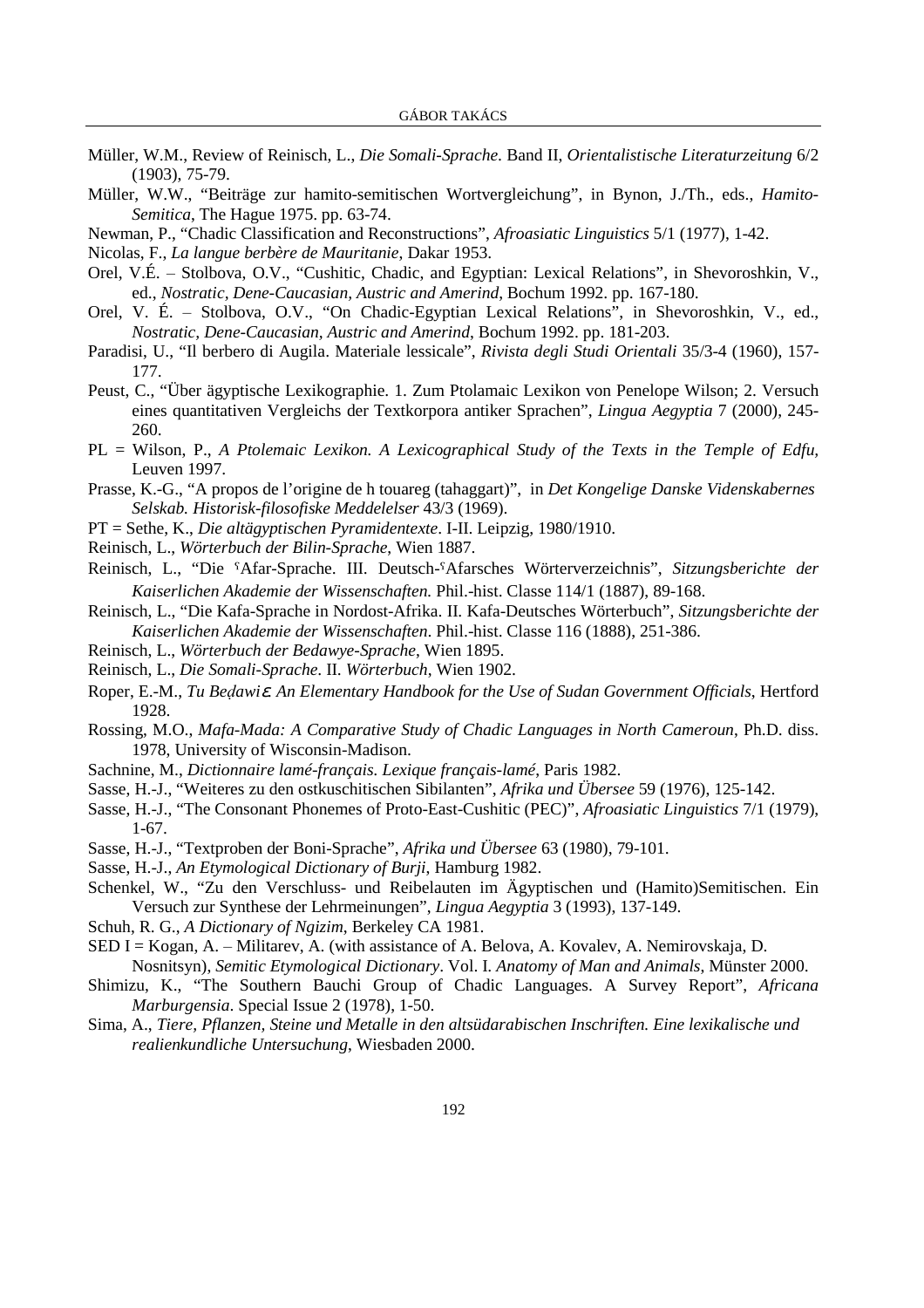SISAJa I = D'jakonov, I.M. ‒ Belova, A.G. ‒ Četveruhin, A.S. ‒ Militarev, A.Ju. ‒ Porhomovskij, V.Ja. ‒ Stolbova, O.V., "Sravnitel'no-istoričeskij slovar' afrazijskih jazykov. Vypusk 1. p-ṗ-b-f.= Pis'mennye pamjatniki i problemy istorii kul'tury narodov Vostoka", in *XV godi*č*naja nau*č*naja sessija Leningradskogo Otdelenija Instituta Vostokovedenija Akademii Nauk SSSR*, Moskva 1981. pp. 3-127.

Skinner, N., "North Bauchi Chadic Languages: Common Roots", *Afroasiatic Linguistics* 4/1 (1977), 1-49.

Skinner, N., *Hausa Comparative Dictionary*, Köln 1996.

Stolbova, O.V., "Sravnitel'no-istoričeskaja fonetika i slovar' zapadnočadskih jazykov", in Porhomovskij, V.Ja., ed., *Afrikanskoe istori*č*eskoe jazykoznanie. Problemy rekonstrukcii*, Moskva 1987, pp. 30- 268.

Stolbova, O.V., *Chadic Lexical Database. Issue I. L, N, NY, R*, Kaluga 2005.

- Strümpell, F., "Wörterverzeichnis der Heidensprachen des Mandara-Gebirges (Adamaua)", *Zeitschrift für Eingeborenen-Sprachen* 13 (1922-23), 109-149.
- Takács, G., "The Common Afrasian Nominal Class Marker \*ḥ", *Studia Etymologica Cracoviensia* 2 (1997), 241-273.

Takács, G., *Development of Afro-Asiatic (Semito-Hamitic) Comparative-Historical Linguistics in Russia and the Former Soviet Union*, München/Newcastle 1999.

Takács, G., *Comparative Dictionary of the Angas-Sura Languages*, Berlin 2004.

Tourneux, H., "Une langue tchadique disparue: le muskum", *Africana Marburgensia* 10/2 (1977), 13-34.

Tourneux, H., *Lexique pratique du munjuk des rizières. Dialecte de Pouss*, Paris 1991.

Vergari, M. ‒ Vergari, R., *A Basic Saho-English-Italian Dictionary*, Asmara 2003.

- Vergote, J., *Phonétique historique de l'égyptien*, Paris 1945.
- Vernus, P., "Situation de l'égyptien dans les langues du monde", in Fauvelle-Aymar, F.-X. ‒ Chrétien, J.- P. ‒ Perrot, C.-H., eds., *Afrocentrismes. L'histoire des Africains entre Égypte et Amérique*, Paris 2000, pp. 169-208.
- Vycichl, W., "Ein medizinischer Ausdruck im Papyrus Ebers", *Archiv für Ägyptische Archaeologie* 1/7 (1938), 157.
- Vycichl, W., "Die ägyptischen Ausdrücke für 'Selbst'", *Muséon* 66 (1953), 41-44.
- Vycichl, W., "Über eine Klasse ägyptischer Verbum ult. j.", *Zeitschrift der Deutschen Morgenländischen Gesellschaft* 53 (1953), 373-377.
- Vycichl, W., "Der bestimmte Artikel in der Bedja-Sprache. Seine Beziehungen zum Ägyptischen und Berberischen", *Muséon* 66 (1953), 373-379.
- Vycichl, W., "Grundlagen der ägyptisch-semitischen Wortvergleichung", *MDAIK* 16 (1958), 367-405.
- Vycichl, W., "Is Egyptian a Semitic Language?", *Kush* 7 (1959), 27-44.
- Vycichl, W., *La vocalisation de la langue égyptienne*. Tome I<sup>er</sup>. La phonétique, Le Caire 1990.
- Ward, W.A., "Comparative Studies in Egyptian and Ugaritic", *Journal of Near Eastern Studies* 20 (1961), 31-40.
- Ward, W.A., Review of Lacau, P., *Les noms des parties du corps en égyptien et en sémitique, Bibliotheca Orientalis* 29/1-2 (1972), 18-23.
- Ward, W.A., *The Four Egyptian Homographic Roots b3*, Rome 1978.
- Wb = Erman, A. Grapow, H., *Wörterbuch der ägyptischen Sprache*. I-V, Berlin<sup>2</sup> 1957-1971.
- WMT = Deines, H. von Westendorf, W., *Wörterbuch der medizinischen Texte*. I-II, Berlin, 1961-1962.
- Wolff, E., "Verb Bases and Stems in Migama", *Afrika und Übersee* 60 (1977), 163-177.
- WUS = Aistleitner, J., *Wörterbuch der ugaritischen Sprache* (Berichte über die Verhandlungen der Sächsischen Akademie der Wissenschaften zu Leipzig. Phil.-hist. Klasse 106/3), Berlin 1963.

ZÄS = Zeitschrift für Ägyptische Sprache.